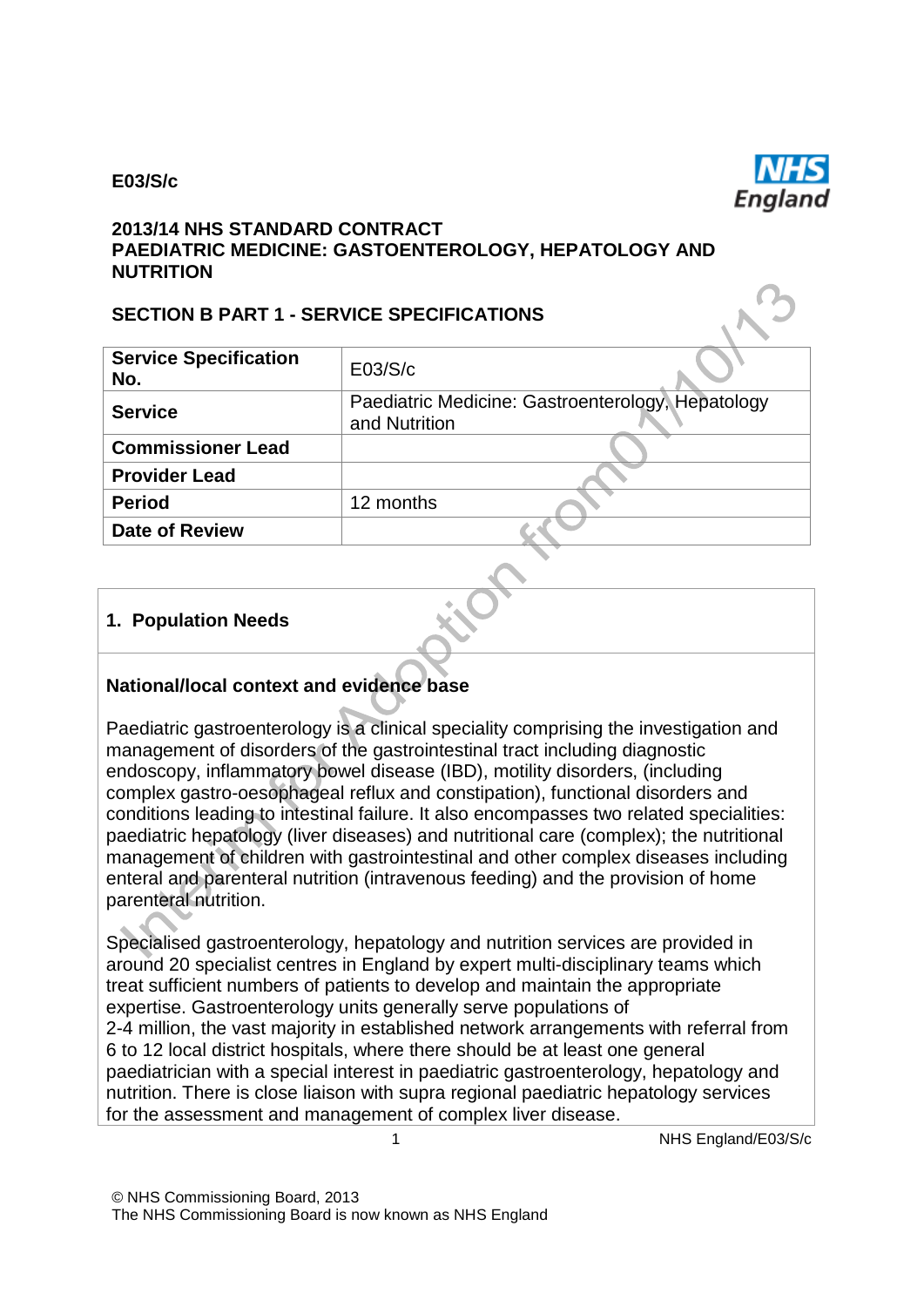#### **Prevalence**

Prevalence/incidence varies by condition. Examples include:

- Coeliac disease; prevalence is 1 in 100
- Inflammatory bowel disease has a prevalence of 20 cases per 100,000
- children under age 16 years, with an incidence of 5 new cases per 100,000
- children per year.
- Diagnostic endoscopy rates vary around 100 per 100,000 population under age 17 years [\(www.chimat.org.uk/tools/atlasof v](http://www.chimat.org.uk/tools/atlasof)ariation)
- Intestinal failure (parenteral nutrition (intravenous feeding) > 28 days) = 100- 120 /million children under 16 years of age

# **Evidence base**

Care pathways are based on national standards: [\(http://www.doh.gov.uk/nsf/children.htm](http://www.doh.gov.uk/nsf/children.htm), Bringing Networks to Life,Royal College of Paediatrics and Child Health ( RCPCH) ; examples include:

- Inflammatory bowel disease [\(www.ibdstandards.org.uk,](http://www.ibdstandards.org.uk/) [http://bspghan.org.uk/working\\_groups/documents/IBDGuidelines,](http://bspghan.org.uk/working_groups/documents/IBDGuidelines) <http://journals.lww.com/jpgn/Fulltext/2010/02001/Guidelines> for\_the\_Management\_of\_Inflammatory.1.aspx )
- Coeliac Disease (NICE 2009, [http://www.nice.org.uk/CG86\)](http://www.nice.org.uk/CG86))
- Constipation ([\(http://www.nice.org.uk/nicemedia/live/12993/48741/48741.pdf\)](http://www.nice.org.uk/nicemedia/live/12993/48741/48741.pdf))
- Nutritional Support (Agostino C, Axelson I, Colomb V et al. The need for
- nutrition support
- Teams in paediatric units: a commentary by the European Society of Gastroenterology, Hepatology and nutrition ( ESPGHAN )Committee on Nutrition. J Pediatr Gastroenterol Nutr 2005; 41: 8-11.)
- [http://www.bapen.org.uk/pdfs/toolkit-for-commissioners.pdf T](http://www.bapen.org.uk/pdfs/toolkit-for-commissioners.pdf)ransition to adult services (Department of Health: Transition: Getting it right for young people. National Service Framework for Children, Young People and Maternity
- Services. (2006). Crohn's and Colitis UK (NACC), Crohn's in Children's Research (CICRA): Inflammatory Bowel Disease - Transition to adult health care: guidance for health professionals. (2008). [www.ibdtransition.org.uk](http://www.ibdtransition.org.uk/)

# **2. Scope**

The service outlined in this specification is for patients ordinarily resident in England\*; or otherwise the commissioning responsibility of the NHS in England (as defined in *Who pays?: establishing the responsible commissioner* and other Department of Health guidance relating to patients entitled to NHS care or exempt from charges) \* -Note: for the purposes of commissioning health services,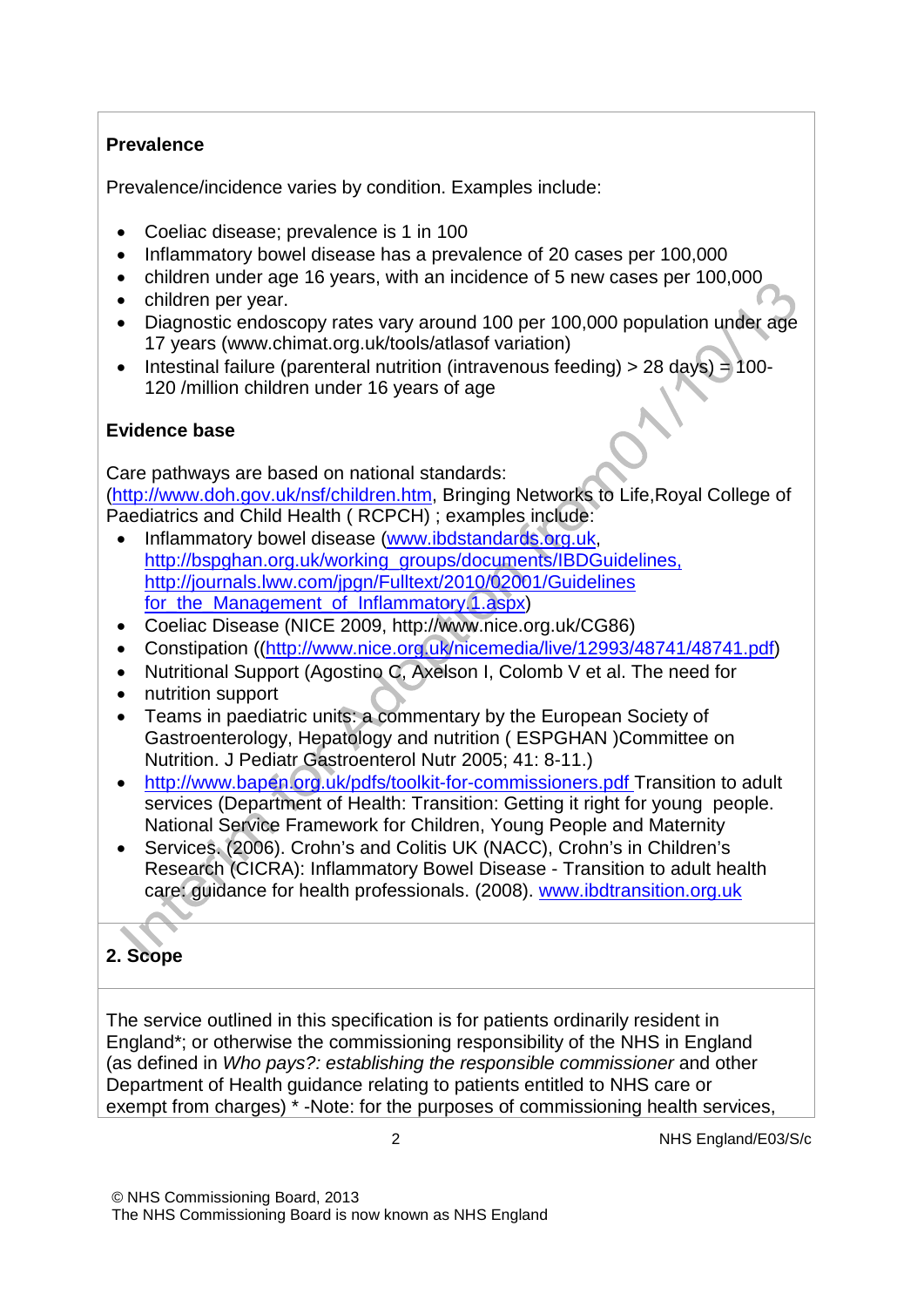this EXCLUDES patients who, whilst resident in England, are registered with a GP practice in Wales, but INCLUDES patients resident in Wales who are registered with a GP practice in England.

# **2.1 Aims and objectives of service**

The aim of the service is to provide optimal patient and family-centred specialist care for infants, children and young people with gastrointestinal, liver and nutritional disorders and promote optimal outcomes, future physical and psychological development and quality of life. The service aims to manage these defined disorders to standards agreed by the British Society of Paediatric Gastroenterology, Hepatology & Nutrition, including International Consensus guidelines.

# **Objectives**

The service aims to improve the outcome and quality of life of children with gastrointestinal, liver and nutritional disorders by:

- identifying children with gastroenterology, hepatology and nutritional health care needs
- providing evidence-based treatment (or internationally accepted best practice for rare disorders where the evidence base is limited) and care with appropriate monitoring arrangements
- providing services which are high quality, safe, clinically effective, appropriate, accessible and acceptable to patients and families/carers.
- optimising the nutritional management of children with complex nutritional diseases or children with chronic disease in whom the nutritional management is a major component
- ensuring effective and seamless transition from children's to adult care and to ensure that the young person understands their condition and is developing autonomy to manage their own healthcare
- providing care as close to home as possible. Providing a patient-centred service for each child/young person within a managed clinical network, achieving effective communication between local and specialist care, as well as between allied health professionals and families.
- providing rapid telephone advice to health professionals ensuring a personal service for each child/young person and their family with effective communication between local and specialist care and also between professionals, children, young people and their families
- ensuring that relevant psychological, emotional, educational and social care needs are addressed
- participating in local and national audit, quality improvement programmes and scientific and clinical research that lead to improvements in patient care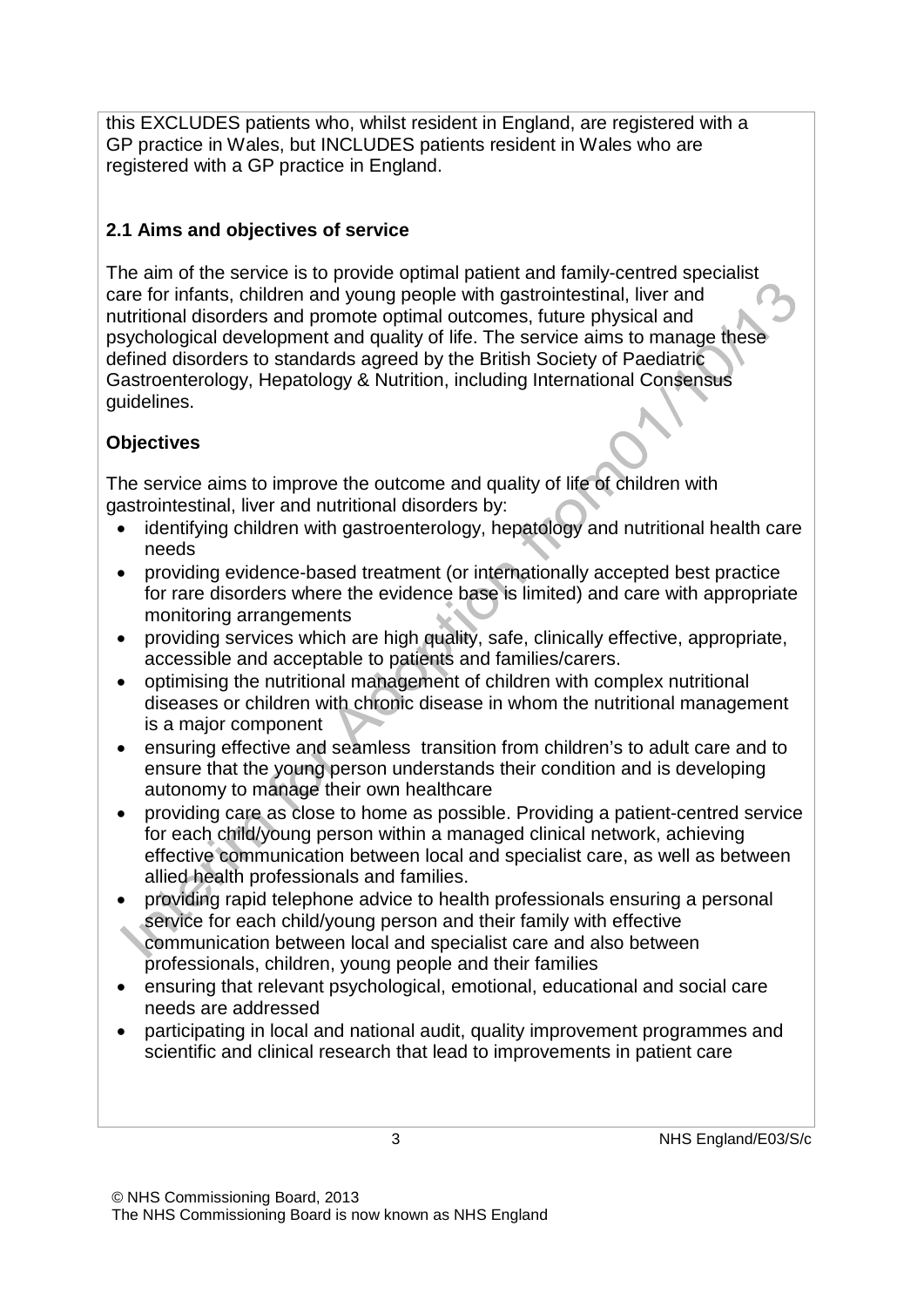#### **2.2 Service description/care pathway**

Paediatric specialised gastroenterology, hepatology and nutritional support services focus on the investigation and management of rare disorders and of complex or atypical cases of more common disorders.

This includes:

- conditions needing specialist care from presentation specialist gastroenterology and nutrition care is led by a specialist team which provides treatment and follow up for children with complex and life-long conditions such as inflammatory bowel disease and intestinal failure until care is transitioned to adult services. All management changes are made in the specialist centre with appropriate liaison and information sharing with secondary and primary care, and in some cases shared management with secondary care (including outreach clinics). The specialist service is commissioned to provide direct access for these patients.
- conditions that can be managed mostly in a local hospital (secondary care) but then require temporary referral to specialist care with the vast majority subsequently discharged to local follow up
- conditions requiring referral from secondary care for further investigation only available at the specialist centre.
- Specialist teams determine the overall management of children with more complex disease i.e. investigation and treatment, arrangement of regular disease review and provision of rapid access to members of the specialist team for advice/review and continuing care.
- Care is delivered in a well-defined clinical network with clear mechanisms for communication across the network which offers 24/7 access to specialist advice. Shared care guidelines are based on evidence and national guidance.
- Many conditions do not have a definitive diagnostic test so that accurate and timely diagnosis relies on the clinical skills and experience of the assessing clinician with support from of associated sub-specialities. Hence, co-location with other specialities is essential.
- As specialist gastroenterology, hepatology and nutrition services are also essential to support other paediatric sub-specialities e.g. neonatology, paediatric surgery, oncology, paediatric intensive care, co-location with relevant specialities is again essential.

Conditions are generally referred to specialist care as :

- They are rarely seen in general paediatric practice or are very severe/ extreme presentations of a more common condition (e.g. severe constipation or severe gastro oesophageal reflux)
- They require complex long-term management
- Specific difficulties are encountered in very young children
- Children with certain chronic disease require longer-term nutritional support

The service will offer the following care pathways and components:

4 NHS England/E03/S/c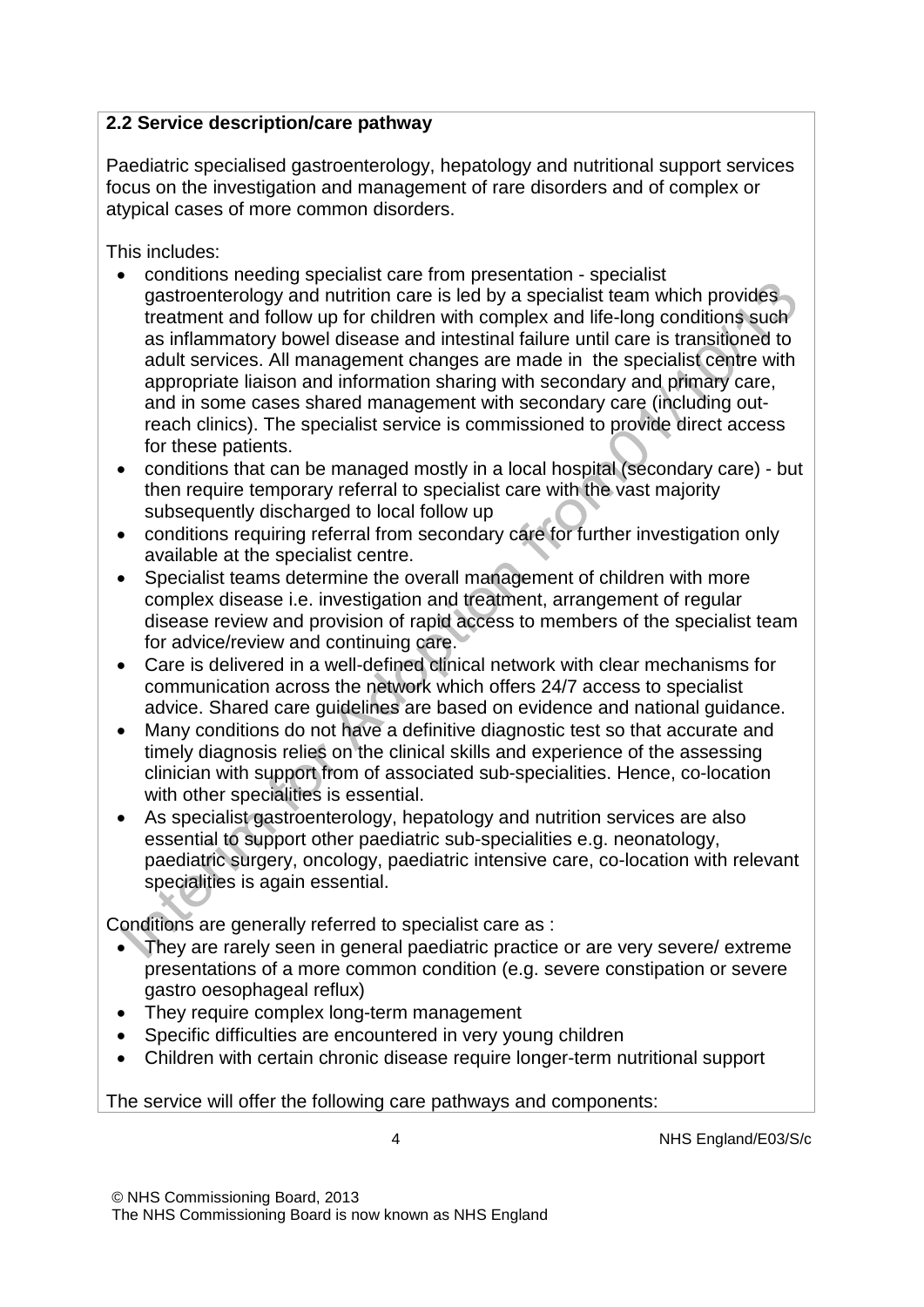- Capacity to accept emergency inpatient transfers at short notice, and admit children directly for specialist investigations without prior clinical assessment
- Rapid access for the assessment and management of new referrals inpatient, outpatient and day case
- Rapid access to specialist advice as well as inpatient, outpatient and day case assessment of children managed by the specialist service
- Longer term monitoring of cases through outpatient assessment (including outreach). This may be throughout childhood and adolescence for complex lifelong conditions, such as IBD and intestinal failure
- Prompt access to inpatient beds for the management of acutely ill children
- Access to support services including paediatric surgery, radiology,
- intensive care
- Children's wards and children's nurses for all inpatient, outpatient and day case stays
- A full range of diagnostic investigations including emergency access to endoscopy services.
- Endoscopy procedures in a fully child-friendly unit with appropriate anaesthetic sessions and facilities with accredited paediatric anaesthetists,
- The main diagnostic methods include endoscopy with biopsy samples for histological investigation, imaging (including ultrasound scanning, CT/MRI scans and less commonly diagnostic interventional radiology procedures).
- Treatment includes medical and surgical management of gastroenterological disease, nutritional and psychological support for the child and their family, liaison with and support of education, and counselling on treatment and prognosis.
- Many children with gastroenterological diseases have a life-long chronic disease and contact with the paediatric gastroenterology service can be prolonged and intense. The service must ensure continuity of care at a senior level to achieve consistent management.
- Management is supported by a multi-disciplinary team, (MDT) see below
- Discharge processes must ensure timely and appropriate communications
- with services that are expected to provide other parts of the patient's
- pathway in compliance with national guidance.
	- The following are the standards for staffing and facilities are based on the requirements of the National Service Framework for Children and Young People in England and recommendations of British Society of
		- Gastroenterology, Hepatology and Nutrition (BSPGHAN)

(Adapted from British Society of Gastroenterology, Hepatology and Nutrition: Guide for purchasers of Paediatric Gastroenterology, Hepatology and Nutrition Services. (2003) http://www.bspghan.org.uk/:

Department of Health: National Service Framework for Children, Young People and Maternity Services (2004))

The components of a paediatric Gastroenterology, Hepatology and Nutrition Service are: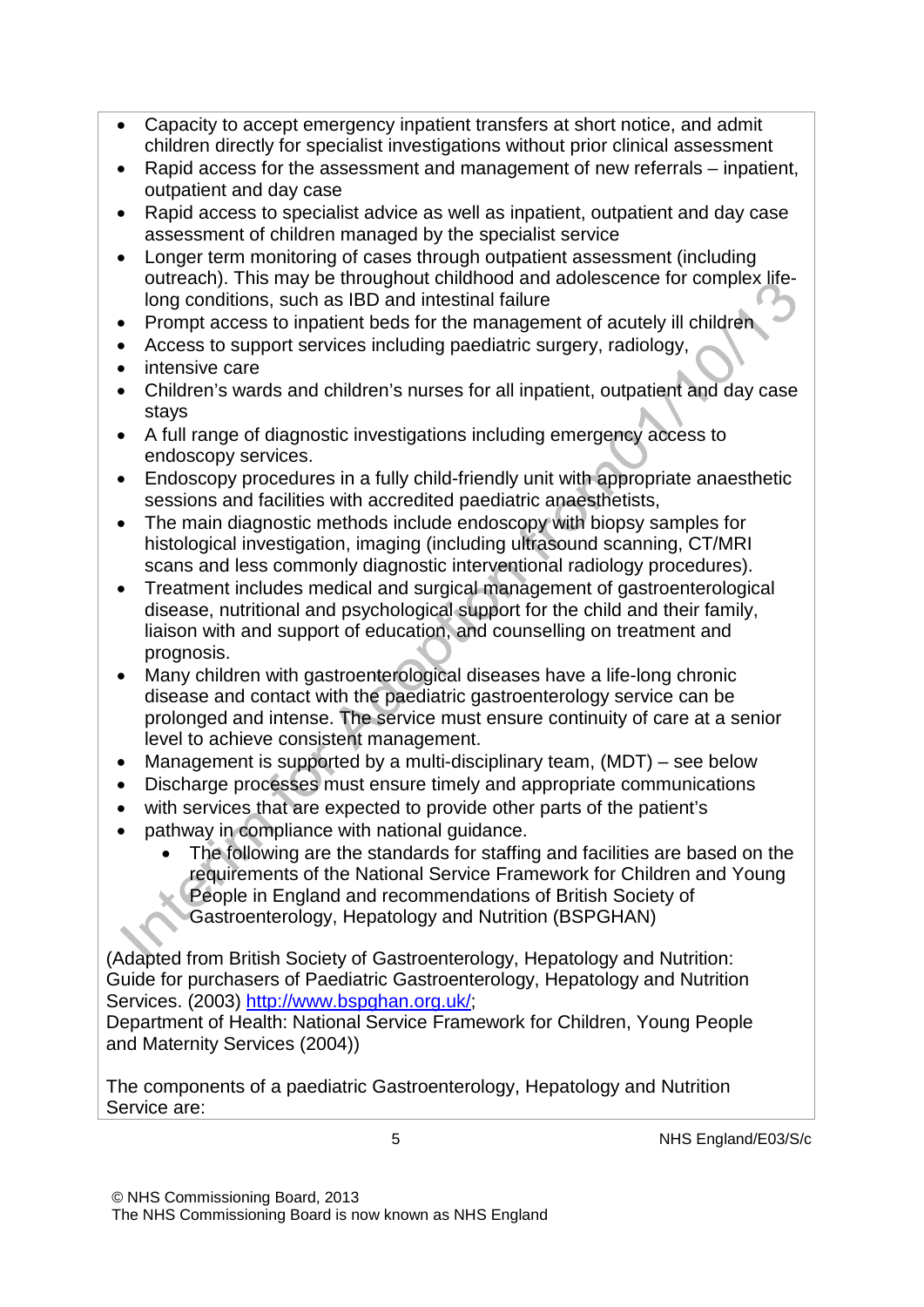- Sufficient consultant numbers to provide consultant continuity with cross- cover and access to expert opinion by telephone 24 hours/day
- Sufficient paediatric gastroenterology/nutrition nurse specialists to support inpatient care (including multidisciplinary team meetings), discharge planning and re-admission avoidance; to cover specialist clinics; ensure regional liaison, as well as perform service evaluation and development
- Paediatric dietician support for inpatients (including multidisciplinary team meetings); for outpatient clinics plus regional liaison; service evaluation and development
- Paediatric radiologists with appropriate experience and sufficient time to support the assessment, investigation and continued management of children referred to the unit
- Endoscopy performed by endoscopists with training and/or extensive experience in endoscopy and ileo colonoscopy in children.
- Endoscopy procedures carried out in a fully child-friendly unit with appropriate anaesthetic sessions and facilities with accredited paediatric anaesthetists
- Histopathologist with expertise in paediatric gastrointestinal histopathology
- Surgeons with expertise in children with complex gastrointestinal disease
- (e.g. adolescent IBD) with allocated time for joint assessment of complex
- patients including multidisciplinary meetings and clinics
- Clinical psychologist and/or age-appropriate mental health support.
- Pharmacist and clinical biochemistry staff with experience in paediatric parenteral nutrition.
- Dedicated social care support for children who have complex care needs for discharge planning and continuing support
- Time available in the job plans of clinicians and support staff (e.g. dieticians, nurses) to support the care of children with complex needs across the network – this includes provision for multidisciplinary team meetings (for example case conferences, nutrition meetings, radiology meetings, clinico-pathological conferences); joint clinics (e.g. with paediatric surgery, adult physicians as part of transitional care and local clinicians in order to facilitate care close to home through outreach)
- A lead paediatrician in each network district general hospital with expertise and interest in gastroenterology, with allocated clinical sessions to facilitate shared care
- Sufficient administrative and clerical support for the clinical and support staff to facilitate rapid access to assessment and management with clear and effective communication lines across the network - including administrative support for outreach services - as well as capability for regional and national audit, data management and research

**Specialist Nutritional Support Services** are for the investigation and/or management of the complex nutritional needs for patients whose primary care is often provided by another team – the wider remit includes (enter nutrition (EN), parenteral nutrition (PN) for intestinal failure, and home PN (HPN). This must be delivered by a multi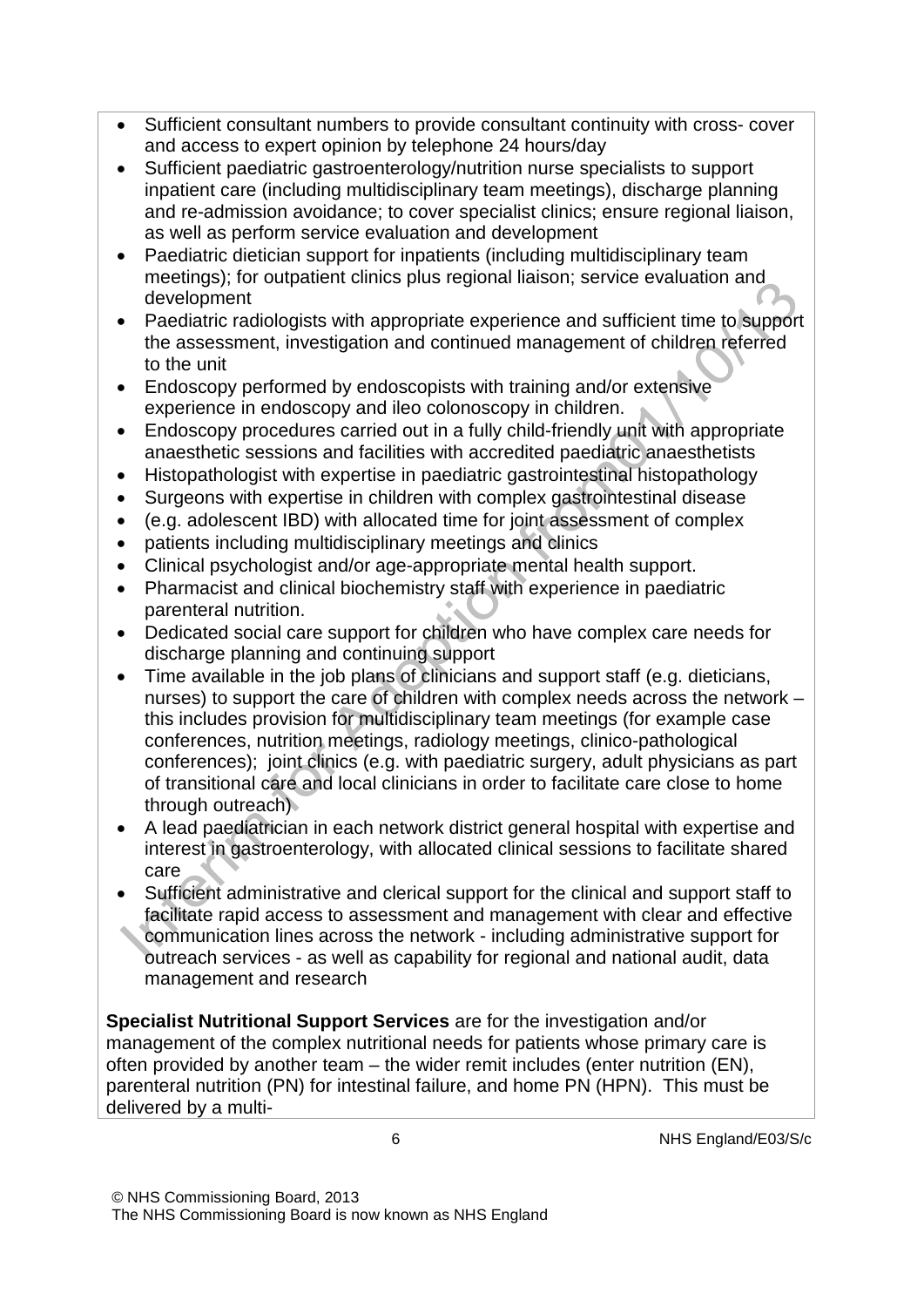disciplinary team (MDT) (senior clinician, nurse specialist, dietician and pharmacist, biochemist, surgeon)

The specialist nutrition support team is commissioned to deliver the following services:

- consult service for children and young people with nutritional needs
- clinical support (assessment, prescribing and monitoring of children and young people on parenteral nutrition, multidisciplinary ward rounds, discharge planning, long term care of children and young people with intestinal failure/on home parenteral nutrition)

#### **Referral criteria and sources are determined according to pathways of care.**

Referral processes are largely from secondary care and determined according to pathways depending on the rarity and complexity of the condition and the age of the child.

The service will accept referral from primary and secondary care clinicians for patients who require specialist investigation or management within agreed protocols.

The provider will be responsible for ensuring that any referral meets clinical guidelines and that the correct referral route has been followed in line with any relevant national or local guidelines or recommendations and in accordance with agreed response times.

GP referrals will be screened for their suitability for specialist care (e.g. Choose and Book Criteria should be agreed and shared with GPs). Rapid referral from a GP from within or outside the local catchment area is necessary due to urgency of need for specialist investigation such as endoscopy (in cases of gastrointestinal bleeding, and suspected IBD). The percentage of referrals from primary care will vary between units dependent on the regional referral base (patient and provider preference).

Patients may also be referred for the assessment and management of nutritional problems where the input of the nutrition support team is required. This is an important aspect of the specialised service but is not well described in Commissioning Safe and Sustainable Specialised Paediatric Services- a Framework of Critical Interdependencies, Department of Health (2008)[;](http://www.doh.gov.uk/prod_consum_dh/groups/dh) [http://www.doh.gov.uk/prod\\_consum\\_dh/groups/dh](http://www.doh.gov.uk/prod_consum_dh/groups/dh) which recognises interdependencies to support safe practice rather than provision of expert support.

# **Discharge from the specialised service**

Discharge from the provider will occur when the patient no longer needs to be managed within a specialist environment.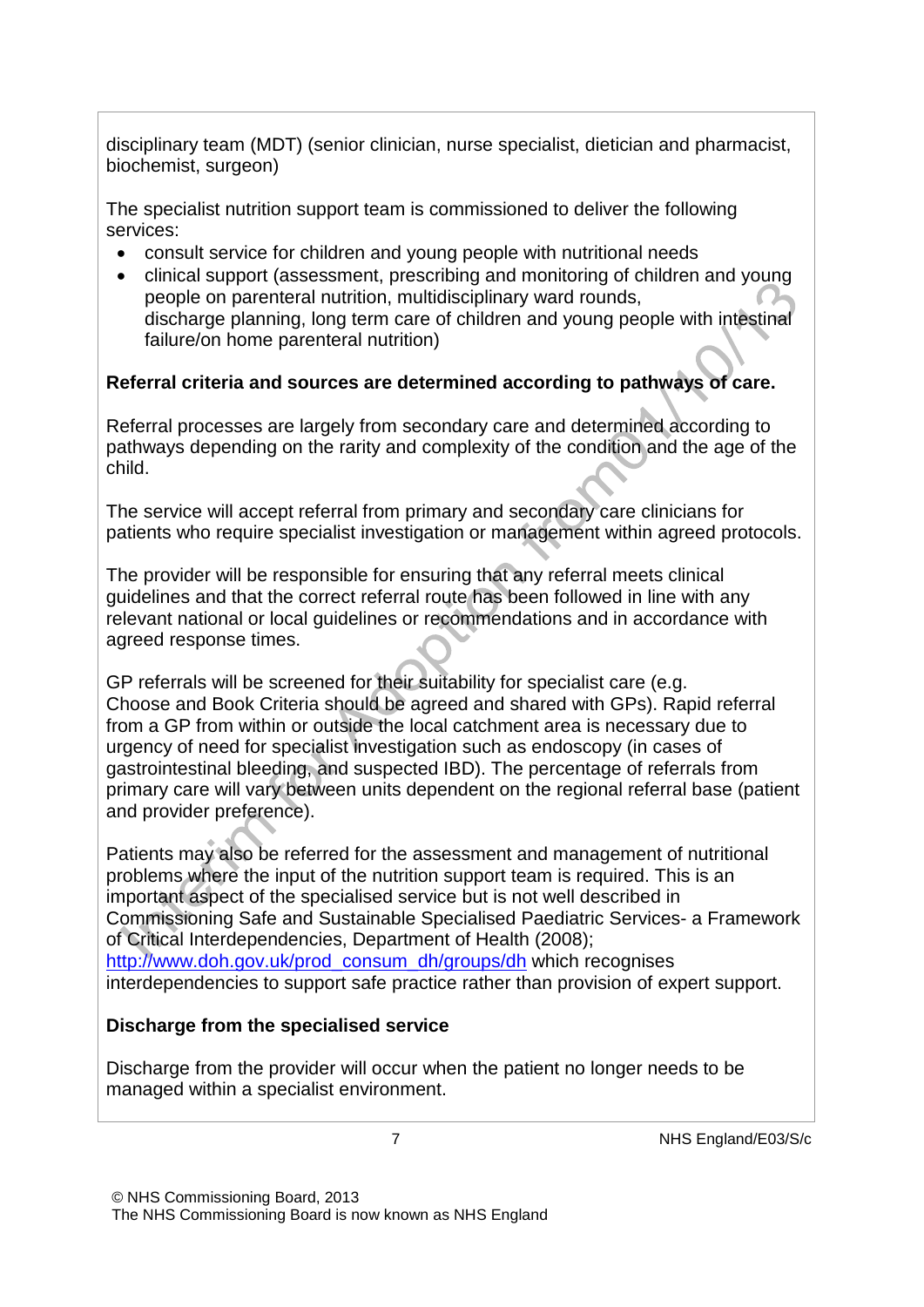The provider must send written confirmation to the patient's GP/local hospital detailing the reasons for discharge and recommendation the reason for re-referral if necessary.

For the following conditions, the majority will be discharged from the specialist service to receive local follow up with input from the specialist centre when required:

- Coeliac disease/disorders associated with malabsorption
- Peptic ulcer disease including H.pylori gastritis
- Factitious induced intolerances (actual and perceived) part of a network including

# **General Paediatric care**

When treating children, the service will additionally follow the standards and criteria outlined in the Specification for Children's Services (attached as Annex 1 to this specification)

# **2.3 Population covered**

# **Equity of access to services**

Specifically, this service is for infants and children, with disorders of the gastrointestinal tract and nutritional conditions requiring specialised intervention and management, as outlined within this specification.

Equity of access is ensured by a common admission policy for all children to the specialist service (criteria will be defined), and common guidelines. Tertiary paediatric gastroenterology units and district general hospitals collaborate to ensure provision of a full portfolio of tertiary services across the regional network. Children should not be managed outside of existing networks and pathways because inequity to specialist access will result in delay in diagnosis and treatment with worse clinical outcomes.

# **2.4 Any acceptance and exclusion criteria**

# **Acceptance criteria**

The service will accept inward referrals from secondary care clinicians.

The service will also accept referrals from other providers of specialised services, particularly when the referring service is not accredited to undertake the clinical role that the patient requires; or when the patient's condition has stabilised and on-going care could effectively be undertaken at a designated provider closer to the patient's home.

The service will accept referrals for patients up until their 19th birthday and those

8 NHS England/E03/S/c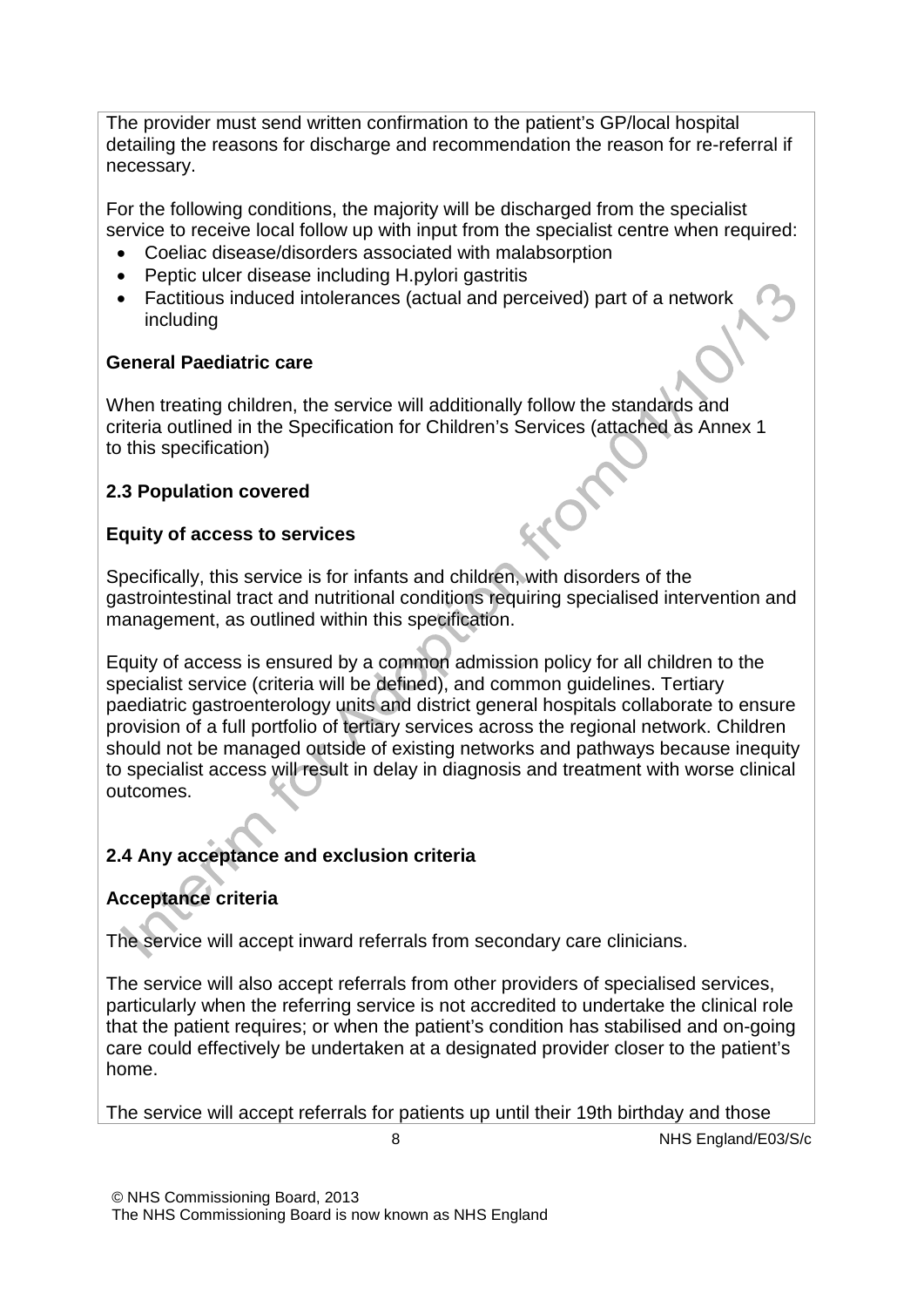with chronic conditions in transition to adult service by local negotiation with adult service and patient choice. The service will accept referrals for those conditions listed in this specification, either suspected or with the diagnosis established. New patients presenting at any age ≤16 years will be accepted, and in general no referrals to adult services should be made for those ≤16 years of age. For those aged 16 to <19 years of age, referral to paediatric or adult gastroenterology services may be appropriate.

Follow-up of patients already under paediatric gastroenterology care can occur to a later age, which will be dependent on the condition and the local transition arrangements

# **Exclusions**

The service will not accept new referrals ≥19 years of age. However between 16 to <19 years of age, new referrals should be made to the centre with the appropriate best expertise to deal with the presenting problem. Liaison between paediatric and adult units may be required to ensure optimal management arrangements. In this age range, discussion between the referring clinician and the specialist centre is advised.

Common conditions, such as functional constipation gastro oesophageal reflux and abdominal pain, do not usually need to be seen by the specialist service. However there may be circumstances where an opinion is requested (by phone, letter or face-to-face consultation) prior to on-going secondary or primary care.

# **2.5 Interdependencies with other services**

The provider will work directly with, but not limited to, the following professionals to ensure a seamless service: *(*ref. Department of Health Report 2008 *Commissioning a Safe and Sustainable Specialised Paediatric Services: A Framework of Critical Interdependencies)*

# **Co-located services:**

As specialist gastroenterology and nutrition services are an essential support to other paediatric sub-specialities, the specialist service must be co-located with other specialised services e.g. paediatric surgery, paediatric anaesthesia & pain management, neonatology, paediatric radiology, clinical biochemistry, histopathology, paediatric high dependency care and intensive care services.

Interdependent services include genetics, paediatric immunology and infectious disease, paediatric non-malignant haematology, paediatric rheumatology, paediatric nephrology, paediatric metabolic disease, , paediatric respiratory, paediatric dermatology, paediatric oncology, paediatric cardiology and cardiothoracic, paediatric neurosciences including neurodevelopment, CAMHS/psychosocial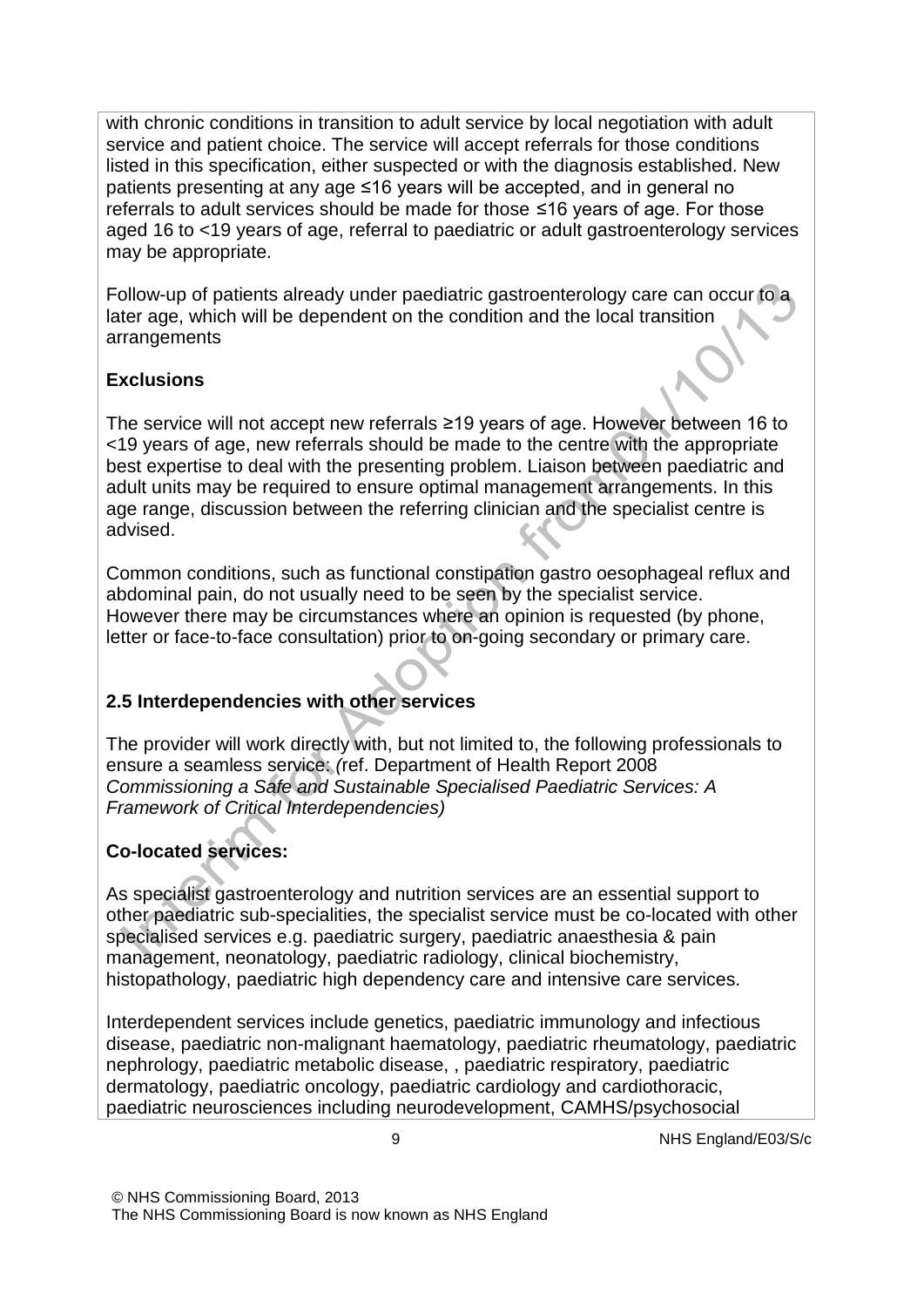support, paediatric orthopaedics, palliative care

Paediatric specialist centres should have access to and support from a paediatric gastroenterologist working in alongside members of a nutritional support team. Interdependent services include neonatology, intensive care, surgery, cardiology, neurology who regularly refer complex cases to paediatric gastroenterology.

Related services are social care and family support, and patient and family support groups.

There should be strong links with adult gastroenterology service colleagues to improve transitional care and eventual handover to adult services, primary care services, secondary provider clinicians and specialist nurses.

There should be strong links with highly specialised paediatric hepatology services.

# **3. Applicable Service Standards**

#### **3.1 Applicable national standards e.g. National Institute of Health and Care Excellence (NICE), Royal Colleges**

The specialist service will ensure implementation of national guidelines and development of agreed quality standards where national guidelines do not exist to standardise care across local and regional networks.

# **Standards of Care**

Available from the Inflammatory Bowel Standards Group

• IBD Standards Group (2009) '\Service standards for the healthcare of patients who have inflammatory bowel disease [http://www.ibdstandards.org.uk;](http://www.ibdstandards.org.uk/) [http://bspghan.org.uk/working\\_groups/documents/IBDGuidelines](http://bspghan.org.uk/working_groups/documents/IBDGuidelines) which includes time to diagnosis, annual review, rate of emergency admission).

Available from the National Institute of Health and Care Excellence  [www.nice.org.uk](http://www.nice.org.uk/)

- NICE (2006) Obesity: the prevention, identification, assessment and management of overweight and obesity in adults and children, NICE Clinical Guideline, CG43
- NICE. Upper GI endoscopy service commissioning guide (2007)[.http://www.nice.org.uk/usingguidance/commissioningguides/upperg](http://www.nice.org.uk/usingguidance/commissioningguides/upperg) iendoscopyservcies/.jspNICE (2009) The recognition and diagnosis of coeliac disease, NICE Clinical Guideline (revised 2012).
- Nice clinical guideline 99 Diagnosis and management of idiopathic childhood constipation in primary and secondary care (2010)
- Constipation in children and young people: evidence and update June 2012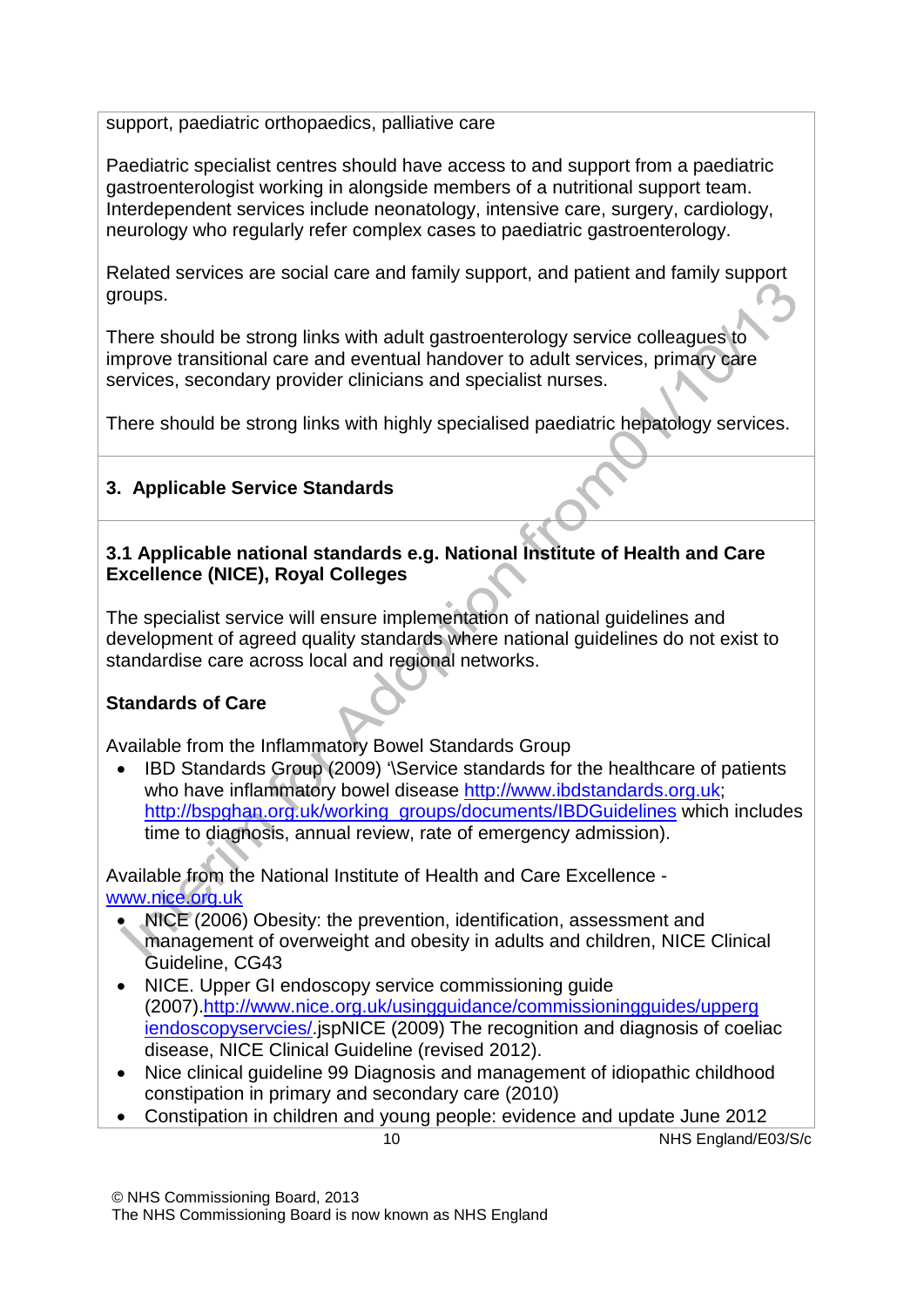<http://www.evidence.nhs.uk/nhs-evidence-content/evidence-updates>

Improving practice and reducing risk in the provision of parenteral nutrition for neonates & children: a report from the Paediatric Chief Pharmacists Group November 201[1. www.rpharms.com/support-pdfs/minimising-risk-pn-children-](http://www.rpharms.com/support-pdfs/minimising-risk-pn-children-(6).pdf) [\(6\).pdf](http://www.rpharms.com/support-pdfs/minimising-risk-pn-children-(6).pdf)

Malnutrition matters: meeting quality standards in nutritional care. [www.bapen.org.BAPEN 2](http://www.bapen.org.bapen/)010uk/pdfs/toolkit-for-commissioners.pdf

Endoscopy Global Rating Scale (GRS) <http://www.grs.nhs.uk/WhatisGRS.aspx>

Joint Advisory Group (JAG) for GI endoscop[y.http://www.thejag.org.uk/](http://www.thejag.org.uk/)

Joint Advisory Group (JAG) for GI endoscop[y.http://www.thejag.org.uk/](http://www.thejag.org.uk/)

Available from the British Society of Paediatric Gastroenterology, Hepatology and Nutrition (BSPGHAN) – [www.bspghan.org.uk](http://www.bspghan.org.uk/)

- BSPGHAN (2005) Guidelines for the diagnosis and management of coeliac disease in children
- BSPGHAN (2008) Guidelines for the management of inflammatory bowel disease in Children
- BSPGHAN (2012) Guidelines for the diagnosis and management of coeliac disease
- BSPGHAN Report of the BSPGHAN working group t[o develop criteria for DGH](http://www.bspghan.org.uk/document/DGH_SERVICES_BSPGHAN.DOC)  Gastroenterology, hepatology and Nutrition Services. [http://www.BSPGHAN.org.uk/document/DGH\\_SERVICES\\_BSPGHAN.DO](http://www.bspghan.org.uk/document/DGH_SERVICES_BSPGHAN.DOC) [C](http://www.bspghan.org.uk/document/DGH_SERVICES_BSPGHAN.DOC)
- BSPGHAN Guide for Purchasers of PGHAN Services[.](http://bspghan.org.uk/inforamtion/guides.shtml) <http://bspghan.org.uk/inforamtion/guides.shtml>

Available from the European Society of Paediatric Gastroenterology, Hepatology and Nutrition (ESPGHAN) – [www.espghan.med.up.pt/joomla/](http://www.espghan.med.up.pt/joomla/)

IBD working group consensus paper: Inflammatory bowel disease in children and adolescents: recommendations for diagnosis - the Porto criteria, J Pediatr. Gastroenterol. Nutr. 2005 Jul;41(1):1-7

Inflammatory Bowel Disease Quality Improvement Project

Clinical Standards Department - Clinical Effectiveness and Evaluation Unit The Royal College of Physicians [http://www.ibdqip.co.uk](http://www.ibdqip.co.uk/) [http://www.doh.gov.uk/nsf/children.htm,](http://www.doh.gov.uk/nsf/children.htm)

Available from the Royal college of Paediatrics and Child Health

• Bringing networks to life - RCPCH Guide to Implementing Clinical Networks, 2012).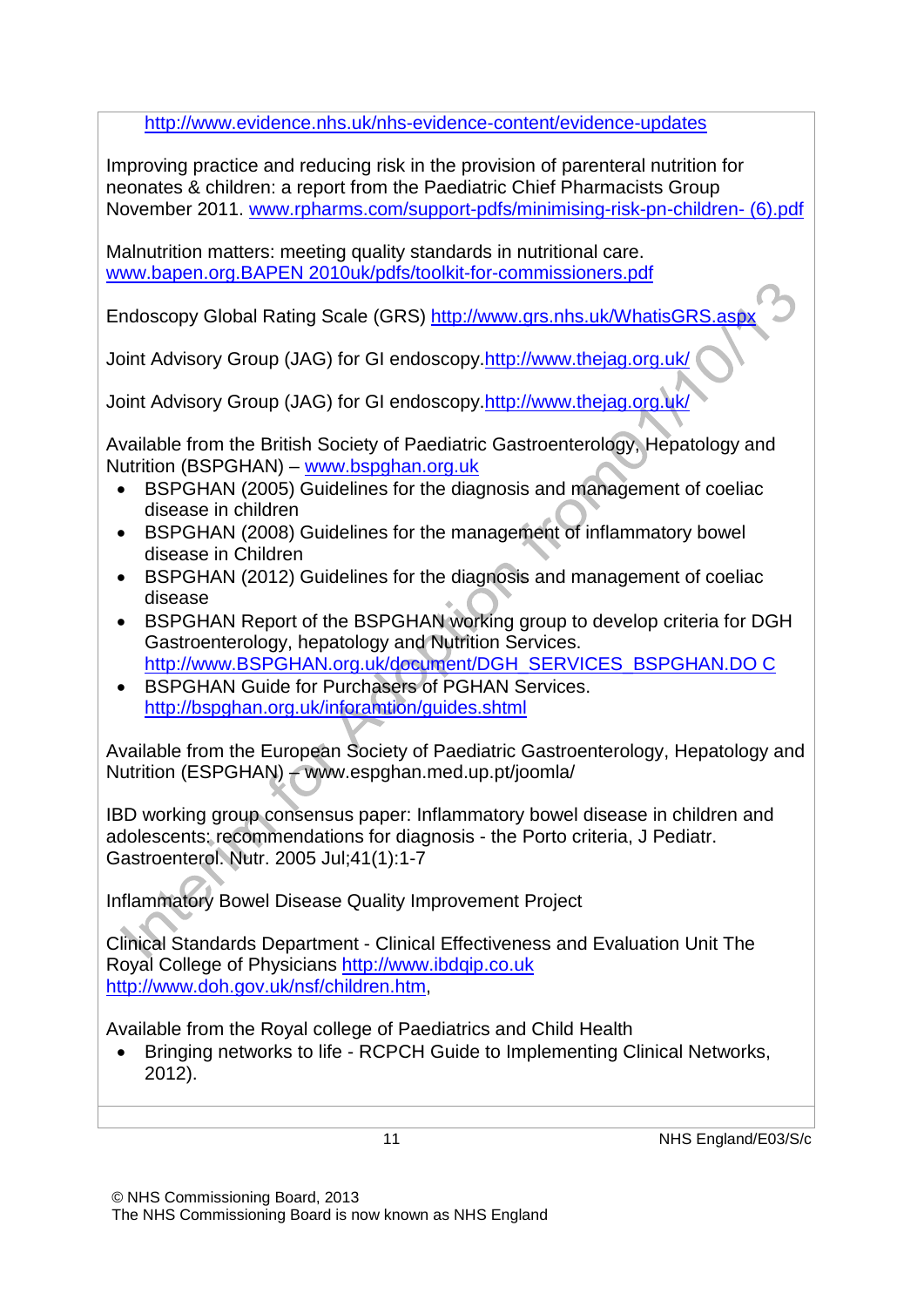#### **4. Key Service Outcomes**

- To minimise mortality and morbidity by providing the most appropriate care for children with gastrointestinal, nutritional and liver disease
- To ensure that there is a sufficient, skilled and competent multi-disciplinary workforce to manage children with gastrointestinal, nutritional and liver disease
- To ensure that children are treated in line with national guidelines and agreed local pathways
- To ensure shared care and clinical networks deliver good specialist care close to home through integrated pathways of care
- To ensure that children have their healthcare and any social care plans coordinated.
- To ensure maintenance or improvement in children's clinical condition (in conditions where this is measurable) to enable normal activities of daily living and optimal school attendance
- A written transition process with a transition lead
	- Speed of access to care

Treat to

- Outcomes measures in terms of mortality and morbidity/ complication rates for specific conditions (e.g. IBD standards)
- Adherence to national guidelines with performance measured according to regional and national audit
- Satisfaction from patients /parents and secondary providers seeking advice measured according to validated measure

Outcomes for specific conditions will be identified by BSPGHAN Working Groups and patient/parent/public representatives during a consultation period. Quality dashboards and compliance with national standards and quality indicators to include specific outcomes.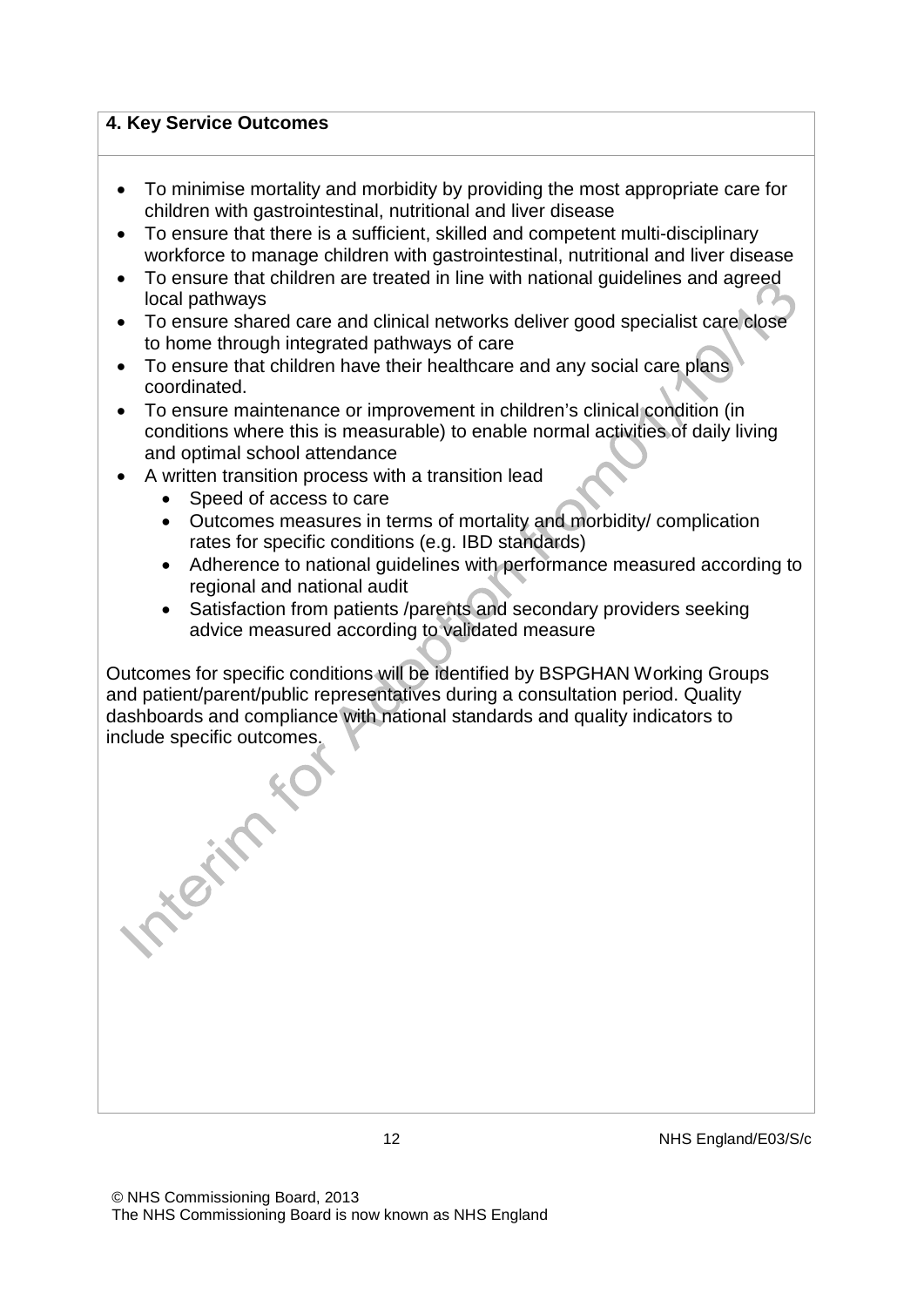# **ANNEX 1 TO SERVICE SPECIFICATION: PROVISION OF SERVICES TO CHILDREN**

# **Aims and objectives of service**

This specification annex applies to all children's services and outlines generic standards and outcomes that would fundamental to all services

The generic aspects of care: The Care of Children in Hospital (Health Service Circular (HSC) 1998/238) requires that:

- Children are admitted to hospital only if the care they require cannot be as well provided at home, in a day clinic or on a day basis in hospital.
- Children requiring admission to hospital are provided with a high standard of medical, nursing and therapeutic care to facilitate speedy recovery and minimise complications and mortality.
- Families with children have easy access to hospital facilities for children without needing to travel significantly further than to other similar amenities.
- Children are discharged from hospital as soon as socially and clinically appropriate and full support provided for subsequent home or day care.
- Good child health care is shared with parents/carers and they are closely involved in the care of their children at all times unless, exceptionally, this is not in the best interest of the child. Accommodation is provided for them to remain with their children overnight if they so wish.

# **Service description/care pathway**

All paediatric specialised services have a component of primary, secondary, tertiary and even quaternary elements.

The efficient and effective delivery of services requires children to receive their care as close to home as possible dependent on the phase of their disease.

Services should therefore be organised and delivered through 'integrated pathways of care (National Service Framework for children, young people and maternity services (Department of Health & Department for Education and Skills, London 2004)

# **Interdependencies with other services**

All services will comply with Commissioning Safe and Sustainable Specialised Paediatric Services: A Framework of Critical Inter-Dependencies – Department of **Health**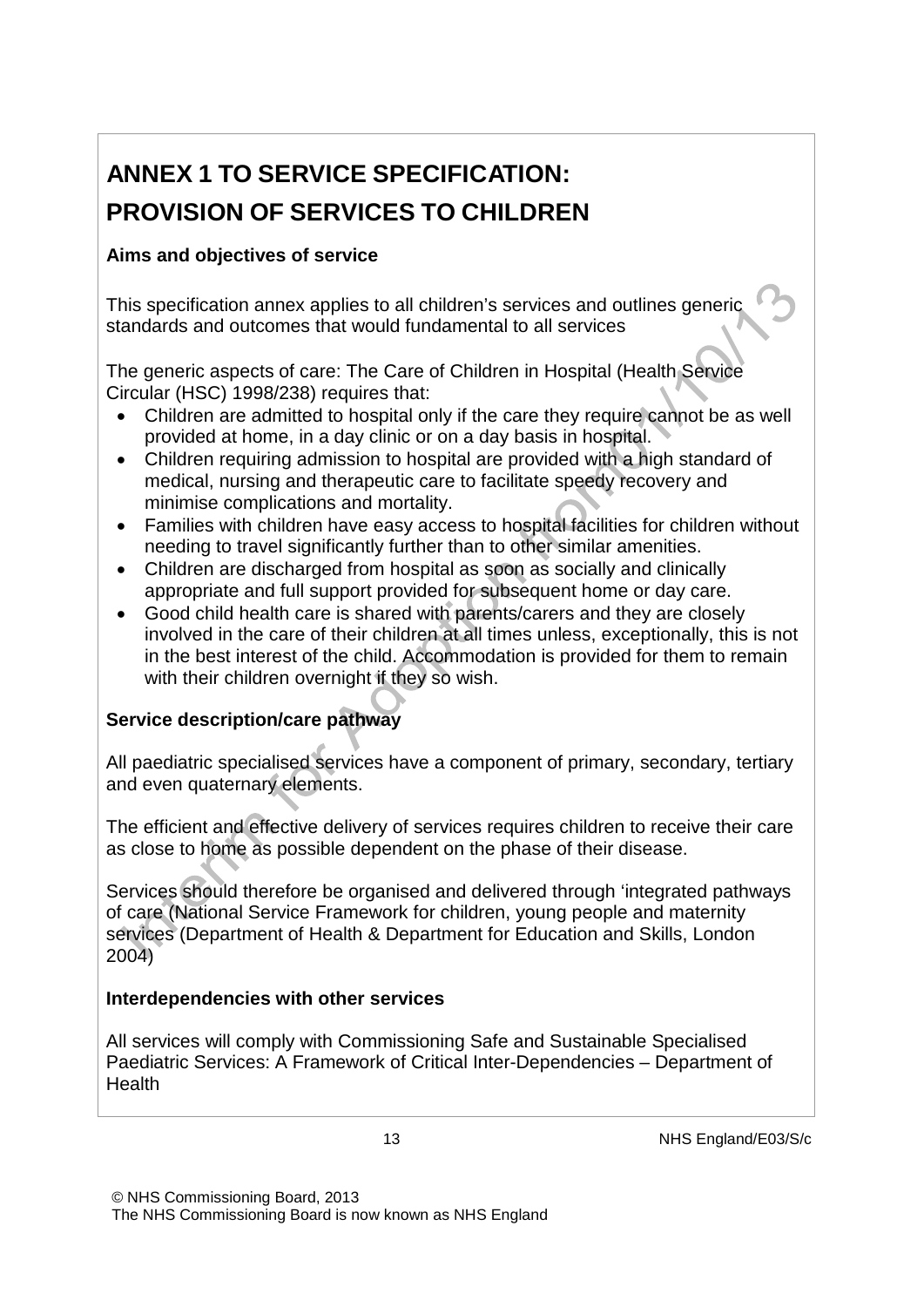#### I**maging**

All services will be supported by a three tier imaging network (Delivering quality imaging services for children, Department of Health 13732 March 2010). Within the network:

- it will be clearly defined which imaging test or interventional procedure can be performed and reported at each site
- robust procedures will be in place for image transfer for review by a specialist radiologist. These will be supported by appropriate contractual and information governance arrangements.
- robust arrangements will be in place for patient transfer if more complex imaging or intervention is required
- common standards, protocols and governance procedures will exist throughout
- all radiologists, and radiographers will have appropriate training, supervision and access to continuing professional development (CPD)
- all equipment will be optimised for paediatric use and use specific paediatric software

# **Specialist Paediatric Anaesthesia**

Wherever and whenever children undergo anaesthesia and surgery, their particular needs must be recognised and they should be managed in separate facilities, and looked after by staff with appropriate experience and training.1 All UK anaesthetists undergo training which provides them with the competencies to care for older babies and children with relatively straightforward surgical conditions and without major comorbidity. However those working in specialist centres must have undergone additional (specialist) training2 and should maintain the competencies so acquired3 \*. These competencies include the care of very young/premature babies, the care of babies and children undergoing complex surgery and/or those with major/complex co-morbidity (including those already requiring intensive care support).

As well as providing an essential co-dependent service for surgery, specialist anaesthesia and sedation services may be required to facilitate radiological procedures and interventions (for example magnetic resonance imaging ( MRI) scans and percutaneous nephrostomy) and medical interventions (for example joint injection and intrathecal chemotherapy), and for assistance with vascular access in babies and children with complex needs such as intravenous feeding.

Specialist acute pain services for babies and children are organised within existing departments of paediatric anaesthesia and include the provision of agreed (hospital wide) guidance for acute pain, the safe administration of complex analgesia regimes including epidural analgesia, and the daily input of specialist anaesthetists and acute pain nurses with expertise in paediatrics.

\*The Safe and Sustainable reviews of paediatric cardiac and neuro- sciences in England have noted the need for additional training and maintenance of competencies by specialist anaesthetists in both fields of practice.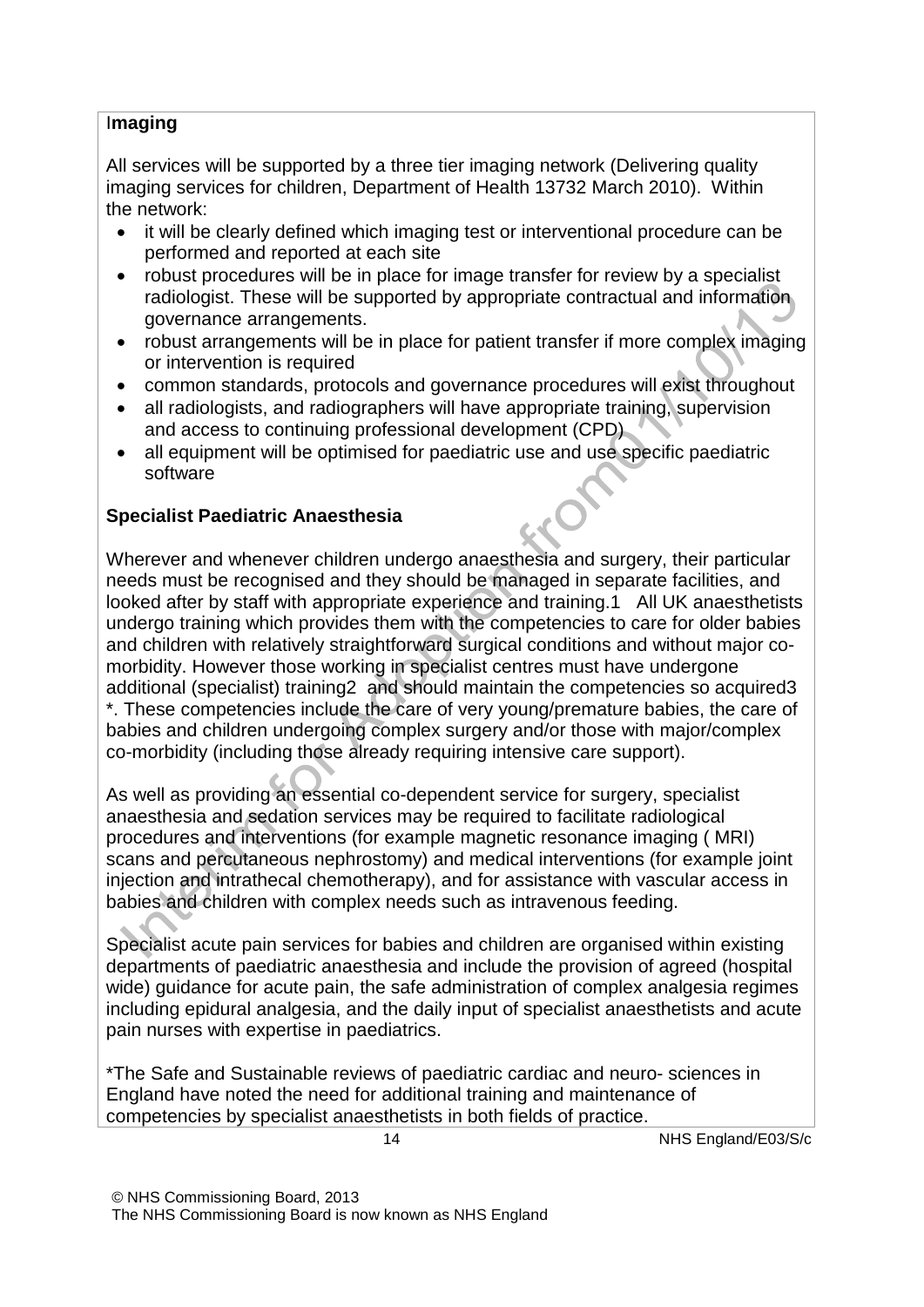#### **References**

- 1. Guidance for Provision of Anaesthetic Services (GPAS) Paediatric anaesthetic services. Royal College of Anaesthetists.( RCoA) 2010 [www.rcoa.ac.uk](http://www.rcoa.ac.uk/)
- 2. Certificate of Competion of Training (CCT) in Anaesthesia 2010
- 3. CPD matrix level 3

#### **Specialised Child and Adolescent Mental Health Services (CAMHS)**

The age profile of children and young people admitted to specialised CAMHS day/in-patient settings is different to the age profile for paediatric units in that it is predominantly adolescents who are admitted to specialised CAMHS in-patient settings, including over-16s. The average length of stay is longer for admissions to mental health units. Children and young people in specialised CAMHS day/inpatient settings generally participate in a structured programme of education and therapeutic activities during their admission.

Taking account of the differences in patient profiles the principles and standards set out in this specification apply with modifications to the recommendations regarding the following:

- Facilities and environment essential Quality Network for In-patient CAMHS (QNIC) standards should apply [\(http://www.rcpsych.ac.uk/quality/quality,accreditationaudit/qnic1.aspx\)](http://www.rcpsych.ac.uk/quality/quality%2Caccreditationaudit/qnic1.aspx)
- Staffing profiles and training essential QNIC standards should apply.
- The child/ young person's family is allowed to visit at any time of day taking account of the child / young persons need to participate in therapeutic activities and education as well as any safeguarding concerns.
- Children and young people are offered appropriate education from the point of admission.
- Parents/carers are involved in the child/young person's care except where this is not in the best interests of the child / young person, and in the case of young people who have the capacity to make their own decisions, is subject to their consent.
- Parents/carers who wish to stay overnight are provided with accessible accommodation unless there are safeguarding concerns or this is not in the best interests of the child/ young person.

#### **Applicable national standards e.g. NICE, Royal College**

Children and young people must receive care, treatment and support by staff registered by the Nursing and Midwifery Council on the parts of their register that permit a nurse to work with children (Outcome 14h Essential Standards of Quality and Safety, Care Quality Commission, London 2010)

• There must be at least two Registered Children's Nurses (RCNs) on duty 24 hours a day in all hospital children's departments and wards.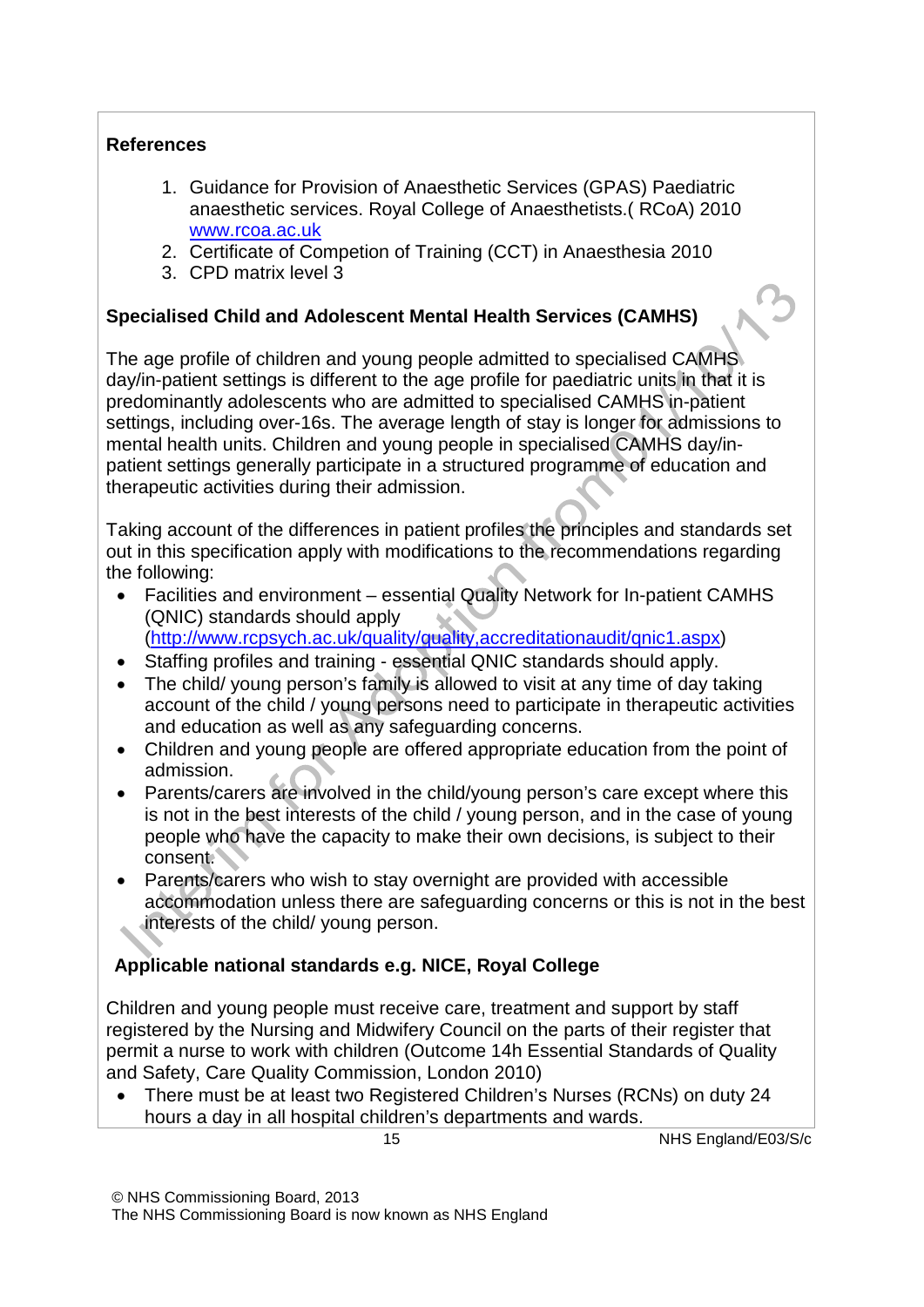• There must be an Registered Children's Nurse available 24 hours a day to advise on the nursing of children in other departments (this post is included in the staff establishment of two RCNs in total).

Accommodation, facilities and staffing must be appropriate to the needs of children and separate from those provided for adults. All facilities for children and young people must comply with the Hospital Build Notes HBN 23 Hospital Accommodation for Children and Young People NHS Estates, The Stationary Office 2004.

All staff who work with children and young people must be appropriately trained to provide care, treatment and support for children, including Children's Workforce Development Council Induction standards (Outcome 14b Essential Standards of Quality and Safety, Care Quality Commission, London 2010).

Each hospital which admits inpatients must have appropriate medical cover at all times taking account of guidance from relevant expert or professional bodies (National Minimum Standards for Providers of Independent Healthcare, Department of Health, London 2002).Facing the Future Standards, Royal College of Paediatrics and Child Health.

Staff must carry out sufficient levels of activity to maintain their competence in caring for children and young people, including in relation to specific anaesthetic and surgical procedures for children, taking account of guidance from relevant expert or professional bodies (Outcome 14g Essential Standards of Quality and Safety, Care Quality Commission, London 2010).

Providers must have systems in place to gain and review consent from people who use services, and act on them (Outcome 2a Essential Standards of Quality and Safety, Care Quality Commission, London 2010). These must include specific arrangements for seeking valid consent from children while respecting their human rights and confidentiality and ensure that where the person using the service lacks capacity, best interest meetings are held with people who know and understand the person using the service. Staff should be able to show that they know how to take appropriate consent from children, young people and those with learning disabilities (Outcome 2b) (Seeking consent: working with children Department of Health, London 2001).

Children and young people must only receive a service from a provider who takes steps to prevent abuse and does not tolerate any abusive practice should it occur (Outcome 7 Essential Standards of Quality and Safety, Care Quality Commission, London 2010 defines the standards and evidence required from providers in this regard). Providers minimise the risk and likelihood of abuse occurring by:

- ensuring that staff and people who use services understand the aspects of the
- safeguarding processes that are relevant to them.
- ensuring that staff understand the signs of abuse and raise this with the right person when those signs are noticed.
- ensuring that people who use services are aware of how to raise concerns of

16 NHS England/E03/S/c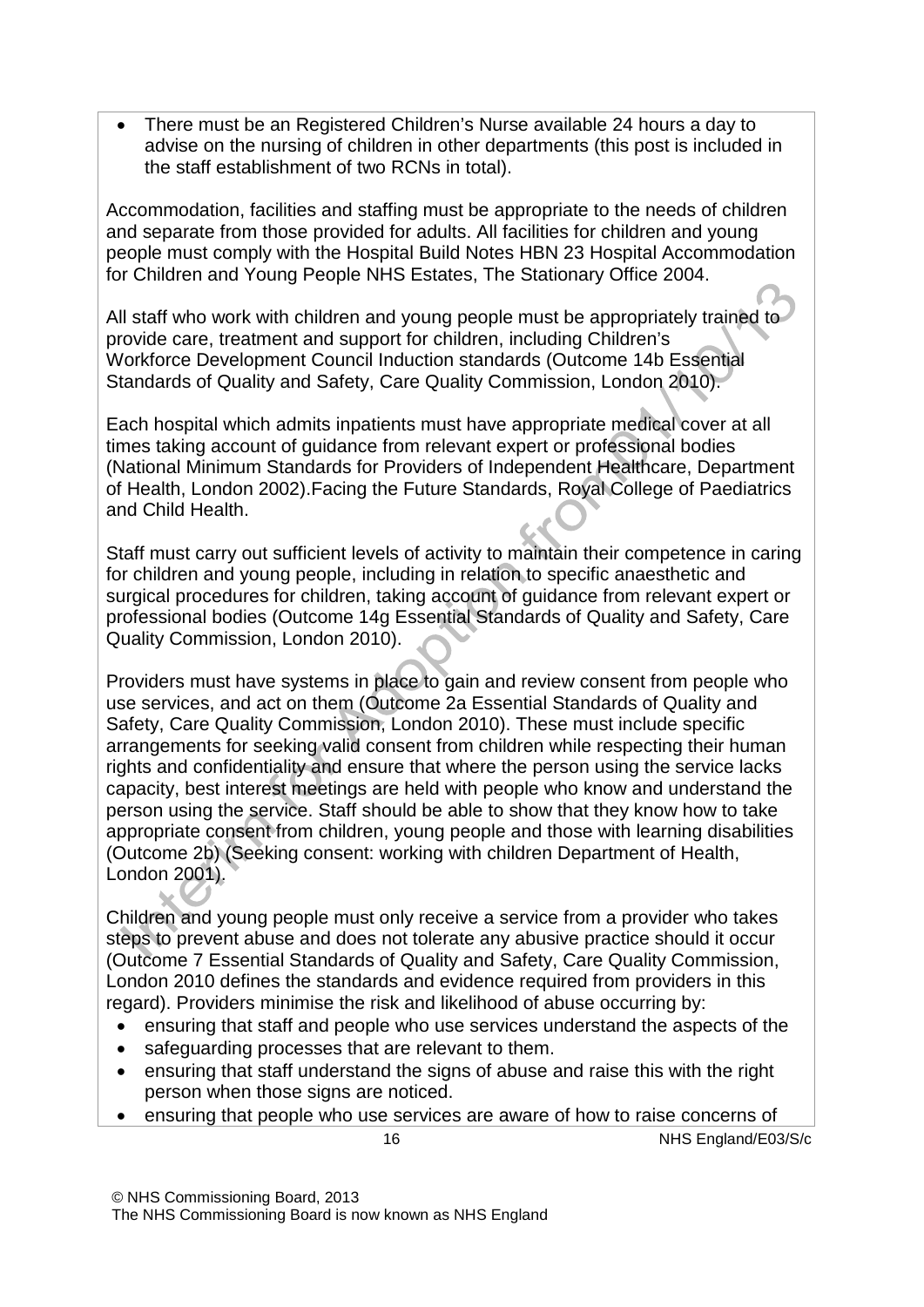abuse

- having effective means to monitor and review incidents, concerns and complaints that have the potential to become an abuse or safeguarding concern
- having effective means of receiving and acting upon feedback from people who use services and any other person.
- taking action immediately to ensure that any abuse identified is stopped
- and suspected abuse is addressed by:
	- having clear procedures followed in practice, monitored and reviewed that take account of relevant legislation and guidance for the management of alleged abuse
	- separating the alleged abuser from the person who uses services and others who may be at risk or managing the risk by removing the opportunity for abuse to occur, where this is within the control of the provider
	- reporting the alleged abuse to the appropriate authority
	- reviewing the person's plan of care to ensure that they are properly supported following the alleged abuse incident.
- using information from safeguarding concerns to identify non-compliance, or any risk of non-compliance, with the regulations and to decide what will be done to return to compliance.
- working collaboratively with other services, teams, individuals and agencies in relation to all safeguarding matters and has safeguarding policies that link with local authority policies.
- participating in local safeguarding children boards where required and understand their responsibilities and the responsibilities of others in line with the Children Act 2004.
- having clear procedures followed in practice, monitored and reviewed in place about the use of restraint and safeguarding.
- taking into account relevant guidance set out in the Care Quality Commission's Schedule of Applicable Publications
- ensuring that those working with children must wait for a full CRB disclosure before starting work.
- training and supervising staff in safeguarding to ensure they can demonstrate the competences listed in Outcome 7E of the Essential Standards of Quality and Safety, Care Quality Commission, London 2010

All children and young people who use services must be

- Fully informed of their care, treatment and support.
- Able to take part in decision making to the fullest extent that is possible.
- Asked if they agree for their parents or guardians to be involved in decisions they need to make.

(Outcome 4I *Essential Standards of Quality and Safety*, Care Quality Commission, London 2010)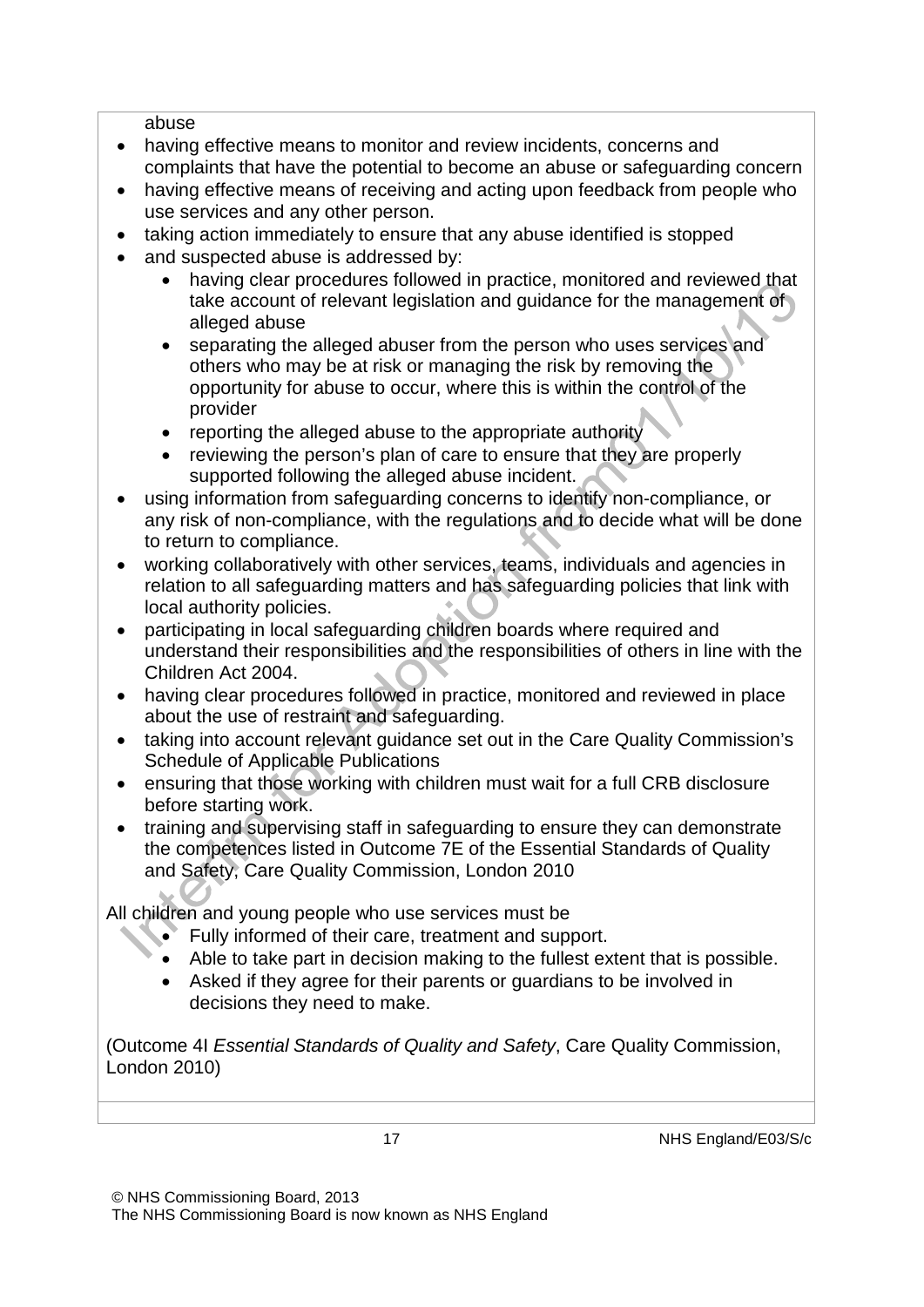#### **Key Service Outcomes**

Evidence is increasing that implementation of the national Quality Criteria for Young People Friendly Services (Department of Health, London 2011) have the potential to greatly improve patient experience, leading to better health outcomes for young people and increasing socially responsible life-long use of the NHS. Implementation is also expected to contribute to improvements in health inequalities and public health outcomes e.g. reduced teenage pregnancy and STIs, and increased smoking cessation. All providers delivering services to young people should be implementing the good practice guidance which delivers compliance with the quality criteria.

Poorly planned transition from young people's to adult-oriented health services can be associated with increased risk of non-adherence to treatment and loss to followup, which can have serious consequences. There are measurable adverse consequences in terms of morbidity and mortality as well as in social and educational outcomes. When children and young people who use paediatric services are moving to access adult services (for example, during transition for those with long term conditions), these should be organised so that:

• all those involved in care, treatment and support cooperate with the planning and provision to ensure that the services provided continue to be appropriate to the age and needs of the person who uses services.

The National Minimum Standards for Providers of Independent Healthcare, (Department of Health, London 2002) require the following standards:

- **A16.1** Children are seen in a separate outpatient area, or where the hospital does not have a separate outpatient area for children, they are seen promptly.
- **A16.3** Toys and/or books suitable to the child's age are provided.
- **A16.8** There are segregated areas for the reception of children and adolescents into theatre and for recovery, to screen the children and adolescents from adult patients; the segregated areas contain all necessary equipment for the care of children.
- **A16.9** A parent is to be actively encouraged to stay at all times, with accommodation made available for the adult in the child's room or close by
- **A16.10** The child's family is allowed to visit him/her at any time of the day, except where safeguarding procedures do not allow this
- **A16.13** When a child is in hospital for more than five days, play is managed and supervised by a qualified hospital play specialist.
- **A16.14** Children are required to receive education when in hospital for more than five days; the Local Education Authority has an obligation to meet this need and are contacted if necessary.
- **A18.10** There are written procedures for the assessment of pain in children and the provision of appropriate control
- All hospital settings should meet the Standards for the Care of Critically Ill Children (Paediatric Intensive Care Society, London 2010).

There should be age specific arrangements for meeting Regulation 14 of the Health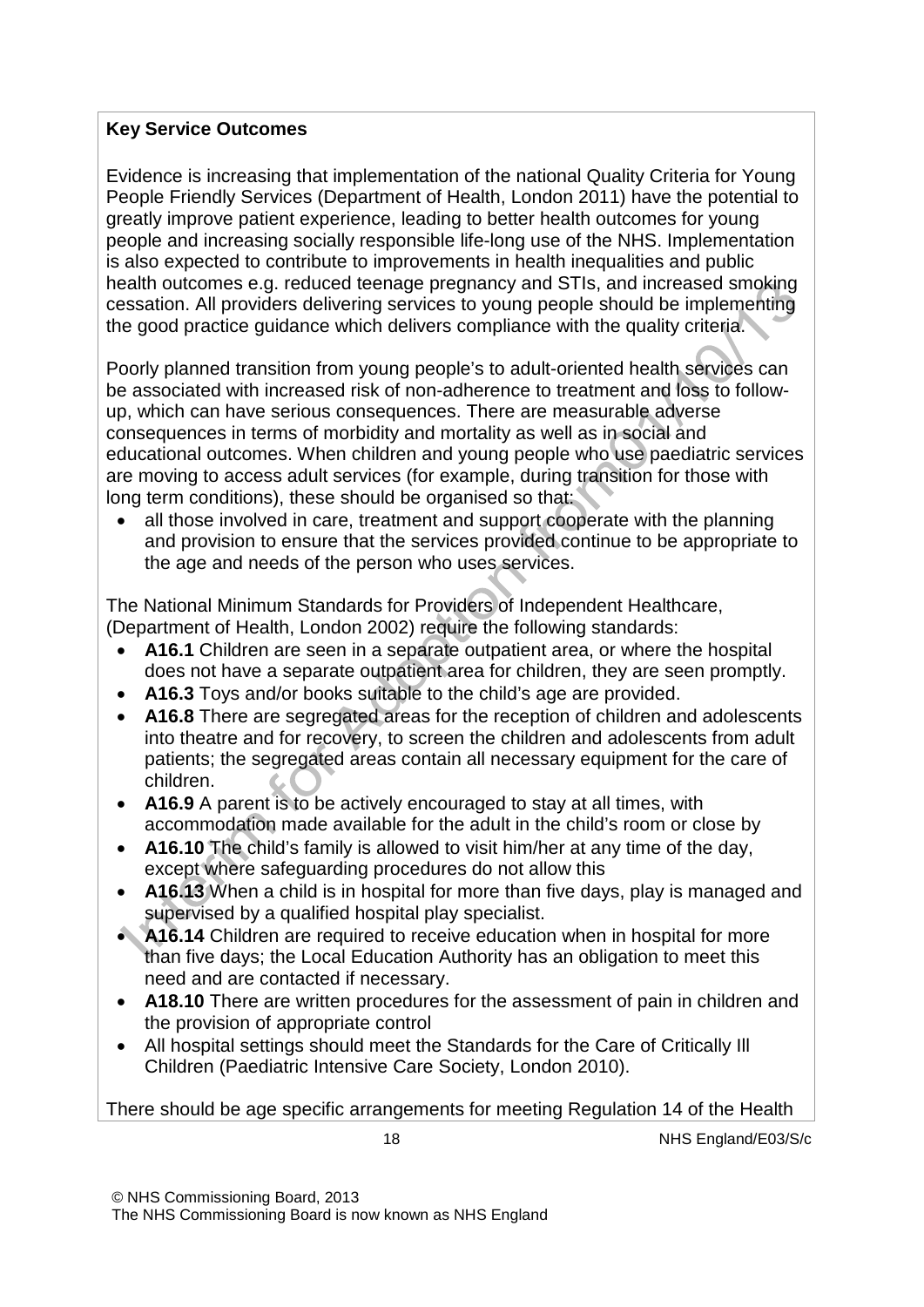and Social Care Act 2008 (Regulated Activities) Regulations 2010. These require:

- a choice of suitable and nutritious food and hydration, in sufficient
- quantities to meet service users' needs;
- food and hydration that meet any reasonable requirements arising from a service user's religious or cultural background
- support, where necessary, for the purposes of enabling service users to eat and drink sufficient amounts for their needs.
- for the purposes of this regulation, 'food and hydration' includes, where applicable, parenteral nutrition and the administration of dietary supplements where prescribed.
- providers must have access to facilities for infant feeding, including facilities to support breastfeeding (Outcome 5E, of the Essential Standards of Quality and Safety, Care Quality Commission, London 2010)

All paediatric patients should have access to appropriately trained paediatric trained dieticians, physiotherapists, occupational therapists, speech and language therapy, psychology, social work and CAMHS services within nationally defined access standards.

All children and young people should have access to a professional who can undertake an assessment using the Common Assessment Framework and access support from social care, housing, education and other agencies as appropriate

All registered providers must ensure safe use and management of medicines, by means of the making of appropriate arrangements for the obtaining, recording, handling, using, safe keeping, dispensing, safe administration and disposal of medicines (Outcome 9 Essential Standards of Quality and Safety, Care Quality Commission, London 2010). For children, these should include specific arrangements that:

- ensure the medicines given are appropriate and person-centred by taking account of their age, weight and any learning disability
- ensure that staff handling medicines have the competency and skills needed for children and young people's medicines management
- ensure that wherever possible, age specific information is available for people about the medicines they are taking, including the risks, and including information about the use of unlicensed medicine in paediatrics.

Many children with long term illnesses have a learning or physical disability. Providers should ensure that:

- they are supported to have a health action plan
- facilities meet the appropriate requirements of the Disability Discrimination
- Act 1995
- they meet the standards set out in Transition: getting it right for young people. Improving the transition of young people with long-term conditions from children's to adult health services. Department of Health, 2006, London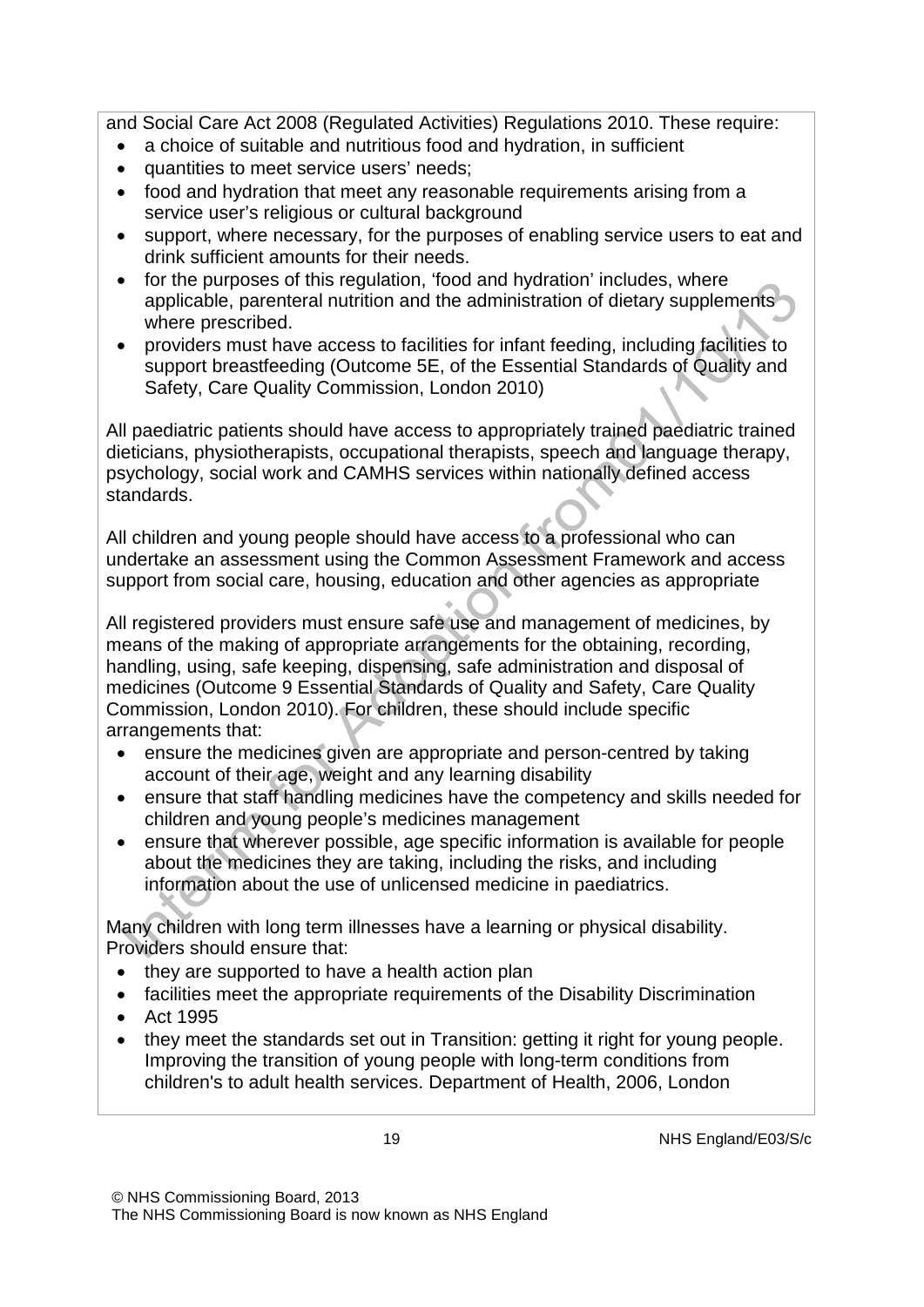#### **Appendix 1**

#### **Conditions Managed by Paediatric Gastroenterology, Hepatology and Nutrition**

The diagnosis and management of the following conditions are included within the national paediatric gastroenterology and nutrition specialised service\* :-

Inflammatory bowel disease (IBD) e.g. Crohn's Disease; ulcerative colitis and indeterminate colitis, which includes diagnosis and continued management in the specialist centre, and shared care provided according to defined shared care pathways; major treatment decisions including monoclonal antibody therapy; surgery; reassurance that patients are able to obtain appropriate prescriptions and provision of the gateway to those specialised treatments or

interventions/very high cost drugs that would not be offered by local clinicians; specialist supervision and education for families of children receiving biological therapy; monitoring of children receiving immune suppression; maintenance of patient registries; and opportunities for patients, together with their families and carers. To access appropriate learning about their disease from members of the multi-professional team.

Diagnosis and management of coeliac disease and other disorders associated with malabsorption

Enteropathy /chronic diarrhoea- >3 weeks duration for diagnostic evaluation and nutritional support

Gastrointestinal polyps and polyposis syndromes

Peptic ulcer disease including H. pylori gastritis (diagnosis); gastrointestinal polyps and polyposis syndromes

Eosinophilic disorders e.g. eosinophilic enterocolitis; eosinophilic oesophagitis Gastrointestinal motility disorders: achalasia, oesophageal dysmotility, chronic intestinal pseudo obstruction

Gastrointestinal bleeding

Factitious induced illness presenting with gut symptoms

Multiple food intolerances (actual and perceived) part of a network including allergist and local paediatrician

Exocrine pancreatic insufficiency and pancreatic disorders including pancreatitis Liver diseases (in collaboration with supra-regional liver units)

Conditions such as abnormal Liver Function Test's (LFTs) related to obesity (not persistent, progressive), abnormal LFT's related to intestinal failure (not

persistent, progressive, complex), abnormal LFT's related to IBD (not persistent, progressive or antibody positive), abnormal LFT's related to cystic fibrosis (not persistent, progressive) may be managed by a specialist paediatric

gastroenterology unit in the first instance.

Hepatitis B and C should be treated in conjunction with a national liver centre according to agreed protocols.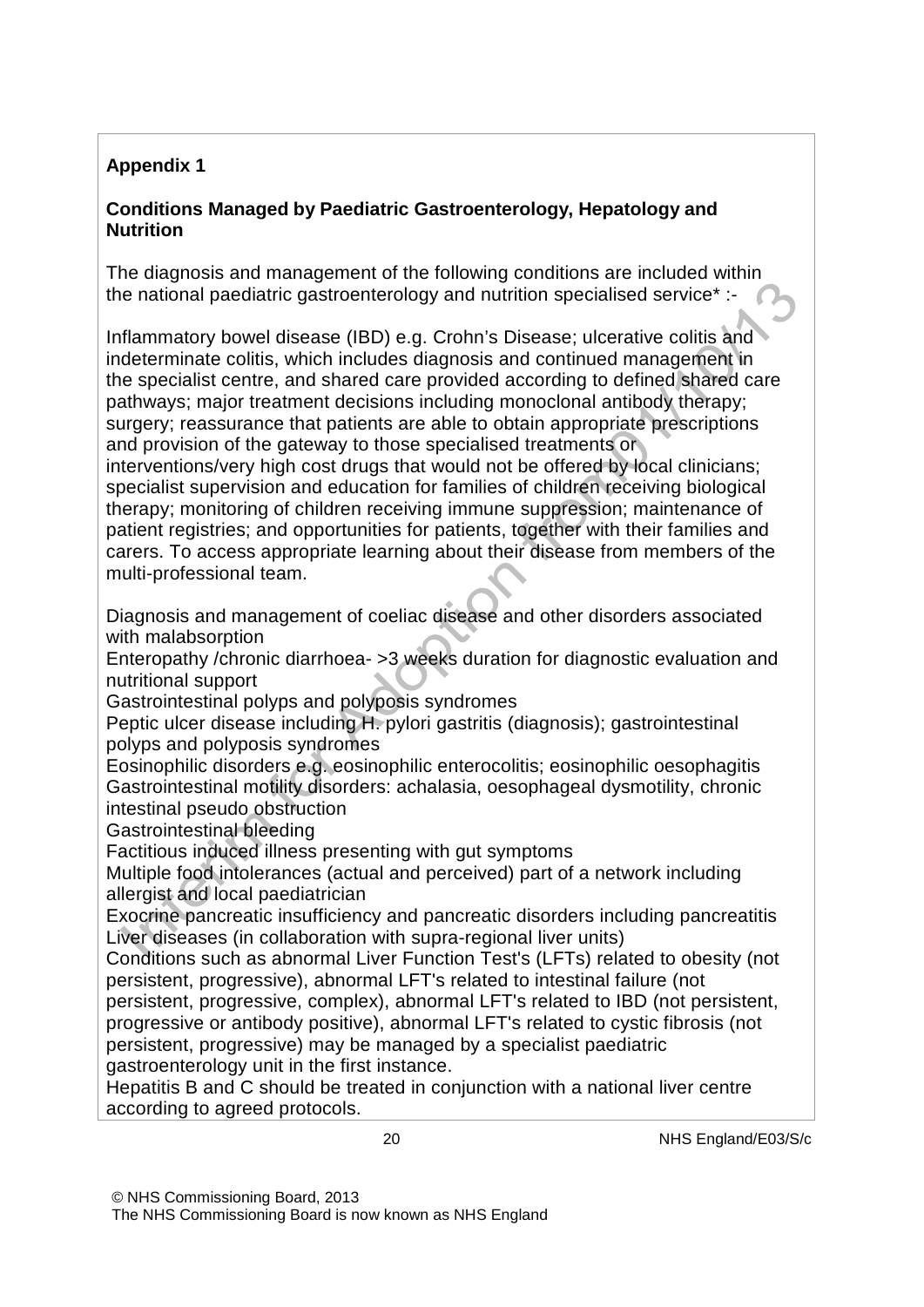Specialised gastrointestinal investigations and investigations provided by a specialist centre include:

- upper gastrointestinal endoscopy (diagnostic and therapeutic), ileocolonoscopy (diagnostic and therapeutic),
- video-capsule endoscopy, endoscopic ultrasonography (EUS), endoscopic retrograde cholangiopancreatography (ERCP) (diagnostic and therapeutic), oesophageal pH and impedance monitoring, diagnostic breath tests including hydrogen breath tests, pancreatic function intestinal intubation tests, gastrointestinal motility investigations (including oesophageal and gastrointestinal manometry, electrogastrography), enteroscopy, liver biopsy enteroscopy, liver biopsy

Specialised Nutrition Support Services (see above).

© NHS Commissioning Board, 2013 The NHS Commissioning Board is now known as NHS England